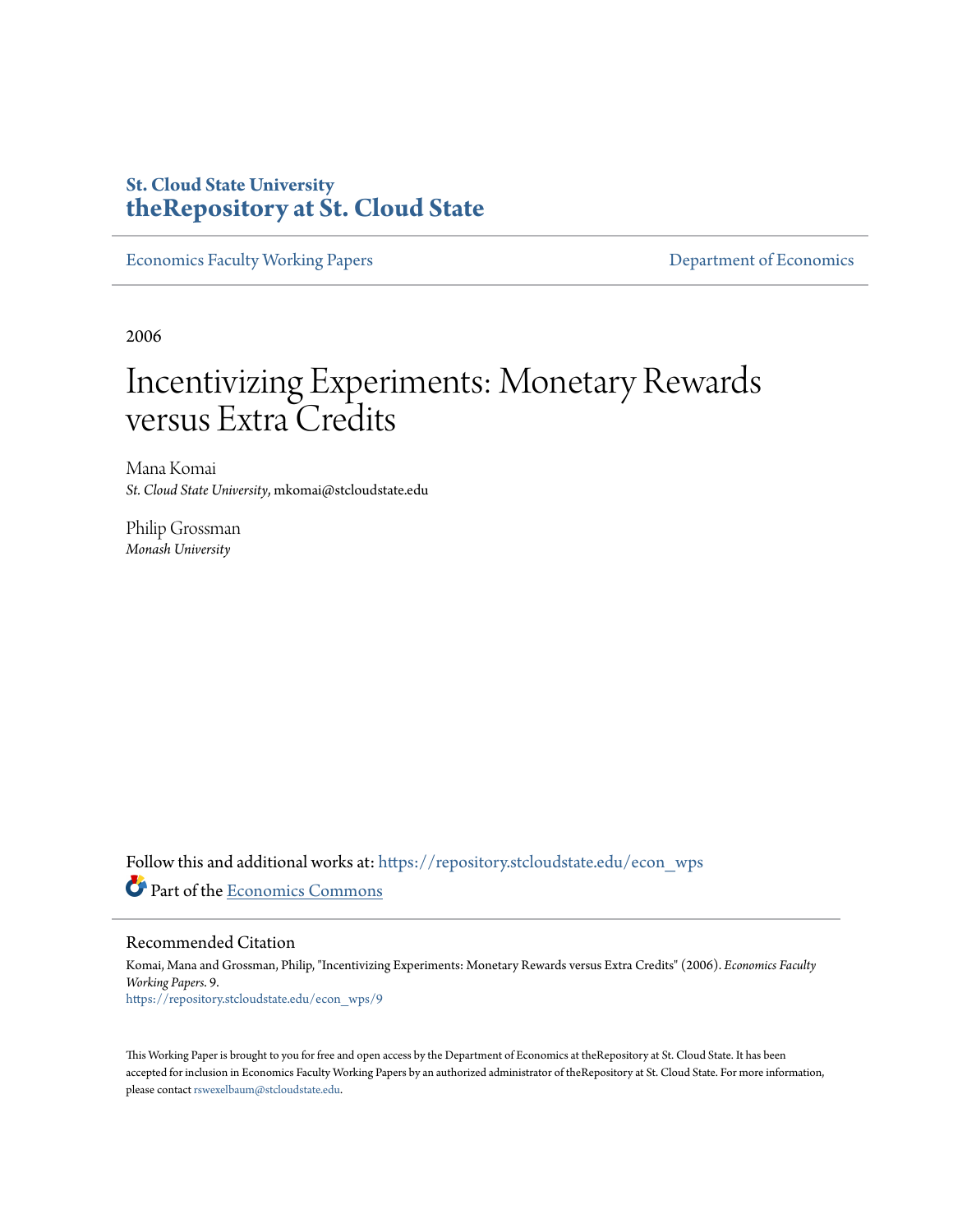**Incentivizing Experiments: Monetary Rewards versus Extra Credits\*** 

**Philip J. Grossman & Mana Komai** 

**Department of Economics St. Cloud State University 720 4th Avenue South St. Cloud, MN 56301** 

**October 2006** 

**Keywords: Experiment, Incentives JEL codes: A2, C91, D82, H4** 

# **Abstract**

We use laboratory experiments with different salient rewards (monetary rewards versus extra credits) to study collective decision making behavior under different informational structures. The results show that even though subjects' behavior follows a similar pattern in both cases, subjects tend to act more efficiently when they are compensated with extra credits rather than money.

\* This work was supported by a SCSU Research Grant.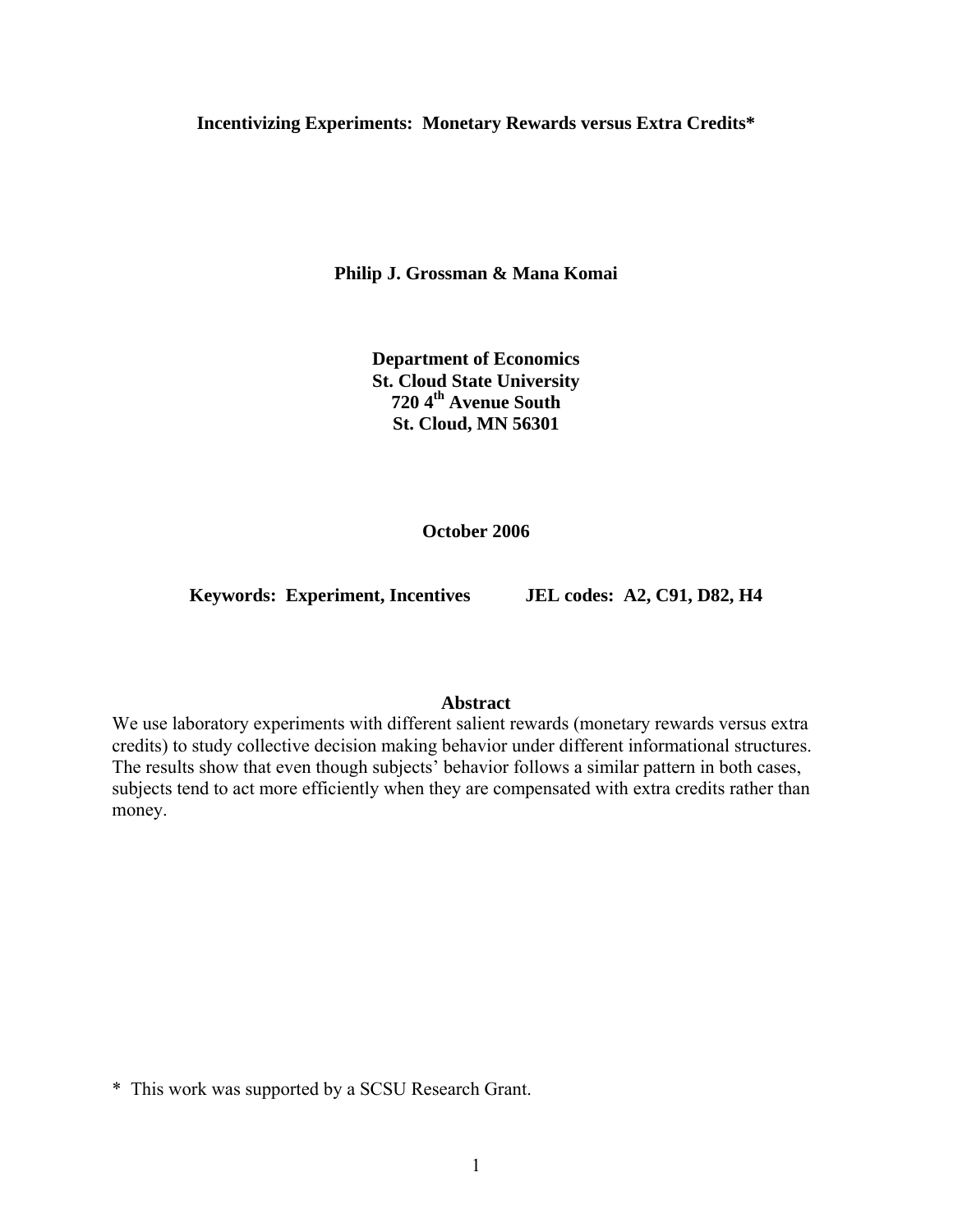#### **Incentivizing Experiments: Monetary Rewards versus Extra Credits**

# **(1) Introduction**

 An important consideration in the design of any experiment is how to incentivize the subjects (i.e., how to encourage subjects to take the task seriously and to behave in a way consistent with how they would behave in a "real world" setting). Economics has distinguished itself from the other social sciences by emphasizing the importance of real and salient incentives. The predominant means of doing so has been to offer monetary incentives.<sup>1</sup> Subjects are paid for their time and the payment is a function of the decisions made during the course of the experiment. Camerer and Hogarth (1999) note that the effects of monetary incentives are mixed and complicated but the presence and the amount of financial incentives seem to affect average performance or at least the variance of responses in many tasks. In many tasks (but not all), subjects work more carefully if they earn more money for better performance.

 Obviously, if money is what is used to motivate subjects, then the ability to conduct research using experiments is limited by the availability of funds. The number of subjects, the time commitment expected of subjects, and the complexity of the task all contribute to the expense of research using experiments. Absence of or inadequate resources limit the work that can be done. Furthermore, if money is the only incentive that motivates subjects then the use of experiments as a pedagogical tool is suspect. Absent monetary incentives, classroom exercises might not generate the results expected.

This paper considers whether there are other rewards, ones not subject to the same strict budgetary limitations, that never the less still provide salient incentives to subjects. Given that most economic experimentalists draw their subjects from the convenient pool of university

<sup>&</sup>lt;sup>1</sup> Although monetary incentives are not always the "magic bullet" (Read, 2005), salient monetary incentives are still an integral feature of experimental economics.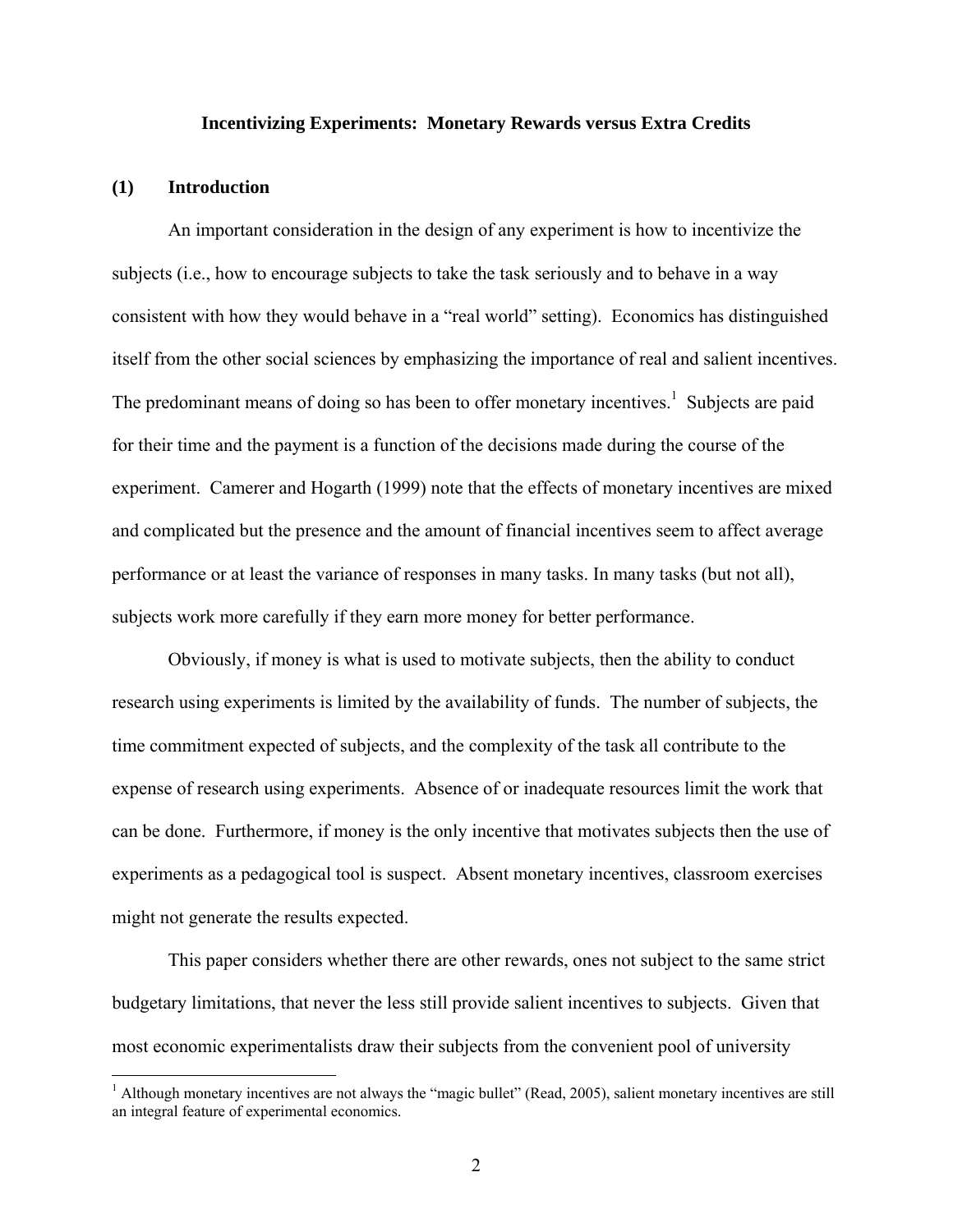students, extra credit is, potentially, just such a reward. If extra credit is to substitute for money, two conditions must be satisfied. First, extra credit points must provide a salient incentive to experiment subjects. Second, the results of an experiment conducted with extra credit points as reward should track closely the results of an experiment conducted with money as reward.

Evidence suggests that extra credit points do provide a salient incentive for experiment subjects. For example, Kruse and Thompson (2001) find "class points" to be a salient incentive in an experiment designed to measure subjects' willingness to pay to mitigate low-probability risk.<sup>2</sup> The saliency of the class points is indicated by the students volunteering for the experiment.

Evidence that extra credit points generate results that track results generated by money is less conclusive. Kruse and Thompson (2001) report differences by gender in willingness to pay in the class point sessions but not in the money sessions.<sup>3</sup> In contrast, Isaac, Walker, and Williams (1994) find, in a study of group size effects in a voluntary contribution mechanism game, that classroom experiments using extra credits as the reward provide results consistent with their similarly conducted experiment using money as a reward.<sup>4</sup>

 In this paper, we use laboratory experiments with different salient rewards (monetary versus extra credits) to study collective decision making behavior under different informational structures. We make an interesting observation: although subjects behave similarly under both reward mechanisms, they follow the theoretical predictions more closely when extra credits are used. This of course may be a coincidence but it is reasonable to think that extra credits may reduce irrational behavior in student subjects. Compared to small monetary rewards, students'

 $\overline{a}$ 

<sup>&</sup>lt;sup>2</sup> Class points replaced exam points.

<sup>&</sup>lt;sup>3</sup> Women are more risk averse in class points than in money; men just the reverse.

<sup>&</sup>lt;sup>4</sup> Isaac, Walker, and Williamson (1994) do not do any statistical tests but rather rely on eyeballing of the data.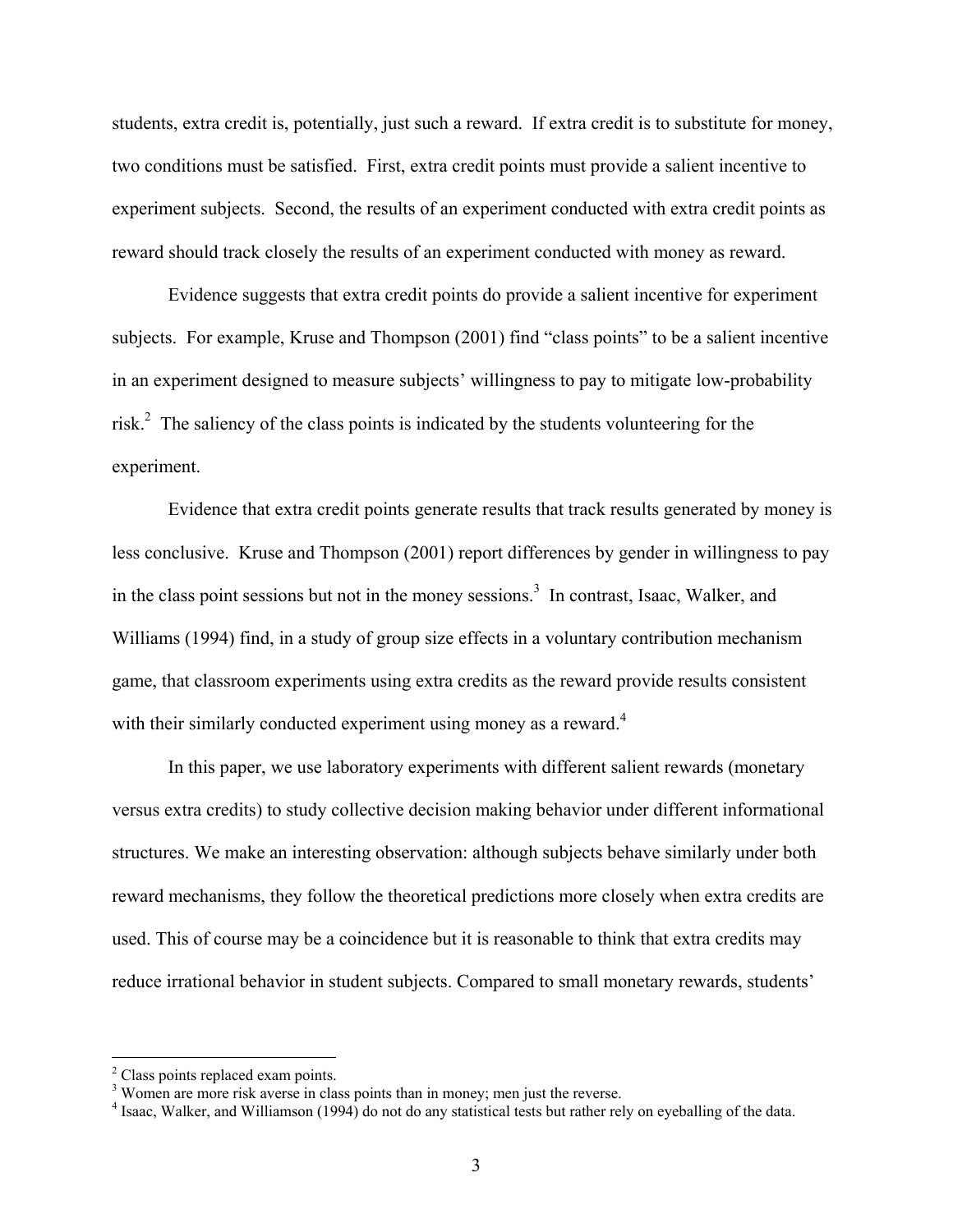grades can be more visible and important to the students. Therefore, extra credit points may emulate monetary incentives.

 Our paper is organized as follows. Section 2 presents the experimental design. Section 3 briefly explains the theoretical predictions and presents the empirical results. Section 4 concludes the paper. All tables, figures, forms, and instructions are in the appendix.

### **(2) Experimental design**

 $\overline{a}$ 

 For each session, 15 subjects were recruited to a common room. For the monetary reward sessions, subjects were recruited by e-mail, posters, or class announcements; for the extra credit reward sessions, subjects were recruited by classroom announcement. The extra credit sessions were held at a time separate from the usual class time. This was done for two reasons: 1) to be consistent with the procedures used in the monetary rewards sessions; and 2) so that only subjects who considered the extra credit a sufficiently salient reward (what is assumed to be true for participants in the monetary rewards sessions) participated.<sup>5</sup> The extra credit session subjects were recruited from two Principles of Microeconomics classes taught by the same instructor. <sup>6</sup> Of a total of 128 students, 120 participated.<sup>7</sup> The same number of subjects participated in the monetary rewards sessions.<sup>8</sup>

 $5$  Eckel and Grossman (2000) found that participants in a modified dictator experiment conducted in classes behaved differently than participants in sessions recruited to a separate location even though both played for monetary rewards. Classroom participants were more likely to keep all of the endowment or give all of the endowment away than their recruited counterparts.

<sup>&</sup>lt;sup>6</sup> The instructor used a fixed grading scale so not participating or doing poorly would not hurt a student's grade in the class.

 $<sup>7</sup>$  Of the eight who did not participate, four did not complete the class, three failed, and the eighth had the highest</sup> cumulative grade in the two classes.

<sup>&</sup>lt;sup>8</sup> Subjects in the extra credit rewards sessions did not complete the survey form reporting socio-economic characteristics completed by monetary rewards session subjects. A review of the class roles indicates that the two samples did not differ significantly by gender (monetary rewards: 54.6 percent male; extra credit rewards: 53.3 percent male) or by major (monetary rewards: 32.4 percent economics/business; extra credit rewards: 42.5 percent economics/business).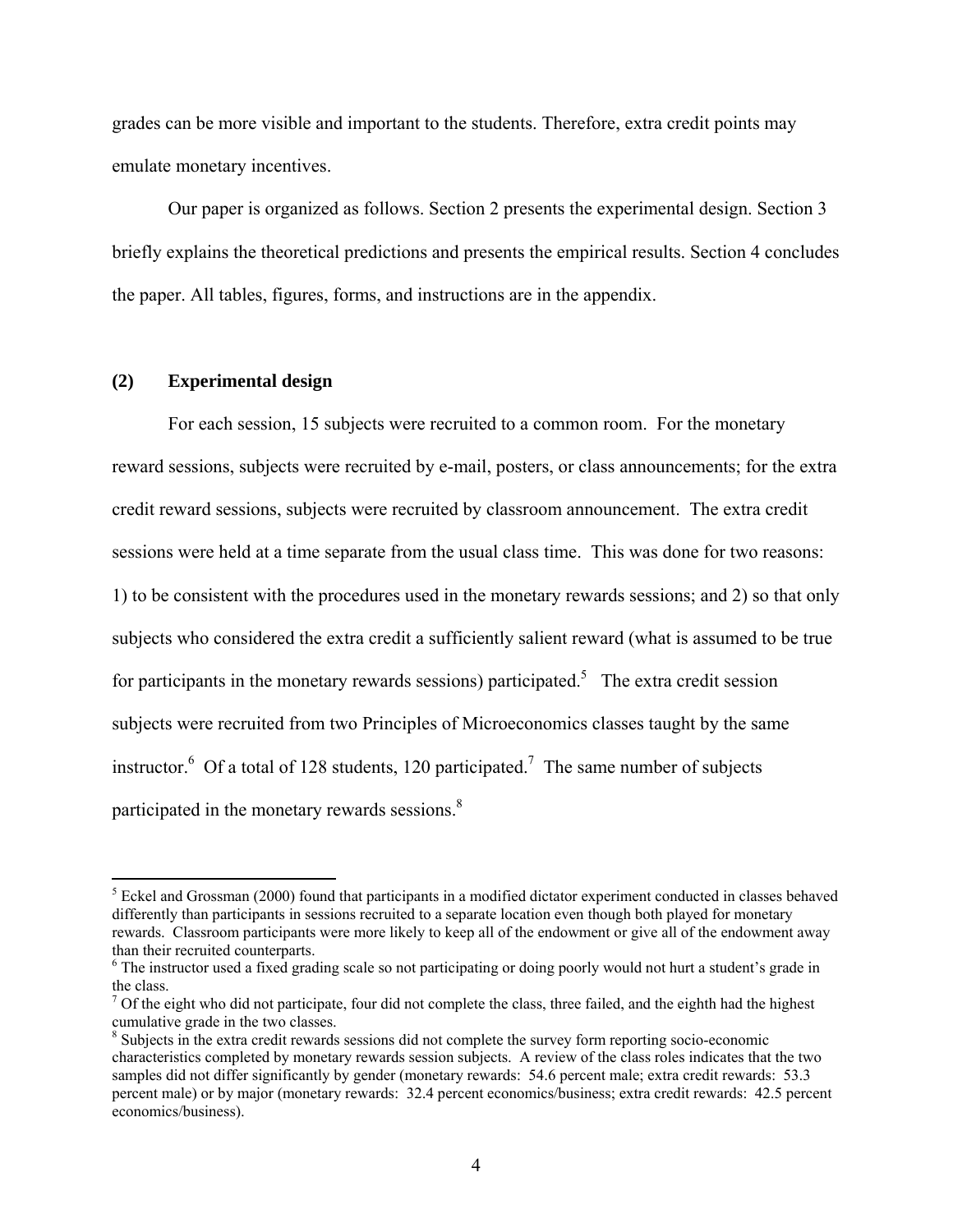A session comprised ten rounds of a simple three-person investment game (eight for the extra credit sessions). In each round a subject was randomly grouped with two other subjects. Groups were reformed after each round and no subject was grouped with the same two people for more than one round. The procedures preserved between-subject anonymity. Subjects were identified by a randomly assigned, five-digit code number and were instructed not to communicate with each other. Subjects began each round with an endowment of \$10 and had to decide whether or not to invest their whole endowment in a joint investment project. The project had three possible payoff scenarios (high, average, and low) each with equal probability of occurring. In each round different payoff scenarios were randomly assigned to different groups. Table 1 shows the possible scenarios.

 The payoff structure satisfies certain characteristics such as: a) no rational player has the incentive to participate by herself; b) a rational player should be willing to participate only if she is in Scenario 1 and believes that others will also participate; c) if one player defects from full participation, then she earns a positive payoff. In other words, the defector can free ride, gaining something from others participation while sacrificing nothing herself. For bad projects (Scenario 3), participation may hurt nonparticipants; and d) efficiency requires either zero or full participation.<sup>9</sup>

 The payoff structure was designed to exhibit the familiar problems of free riding and coordination failure (which exist in many organizations). Scenario 1 exhibits a potential of coordination failure: wellbeing is maximized if all group members invest in the project; each subject, however, finds it optimal to invest only if the other group members do the same. Scenario 2 exhibits the familiar free-riding problem: well-being is maximized if all group

 $9^9$  Examples of such projects could include adopting new procedures or software that improves a firm's efficiency, helping to prepare a bid, or cooperating with a restructuring plan. In the political context, "projects" could include supporting controversial legislation or working for a candidate.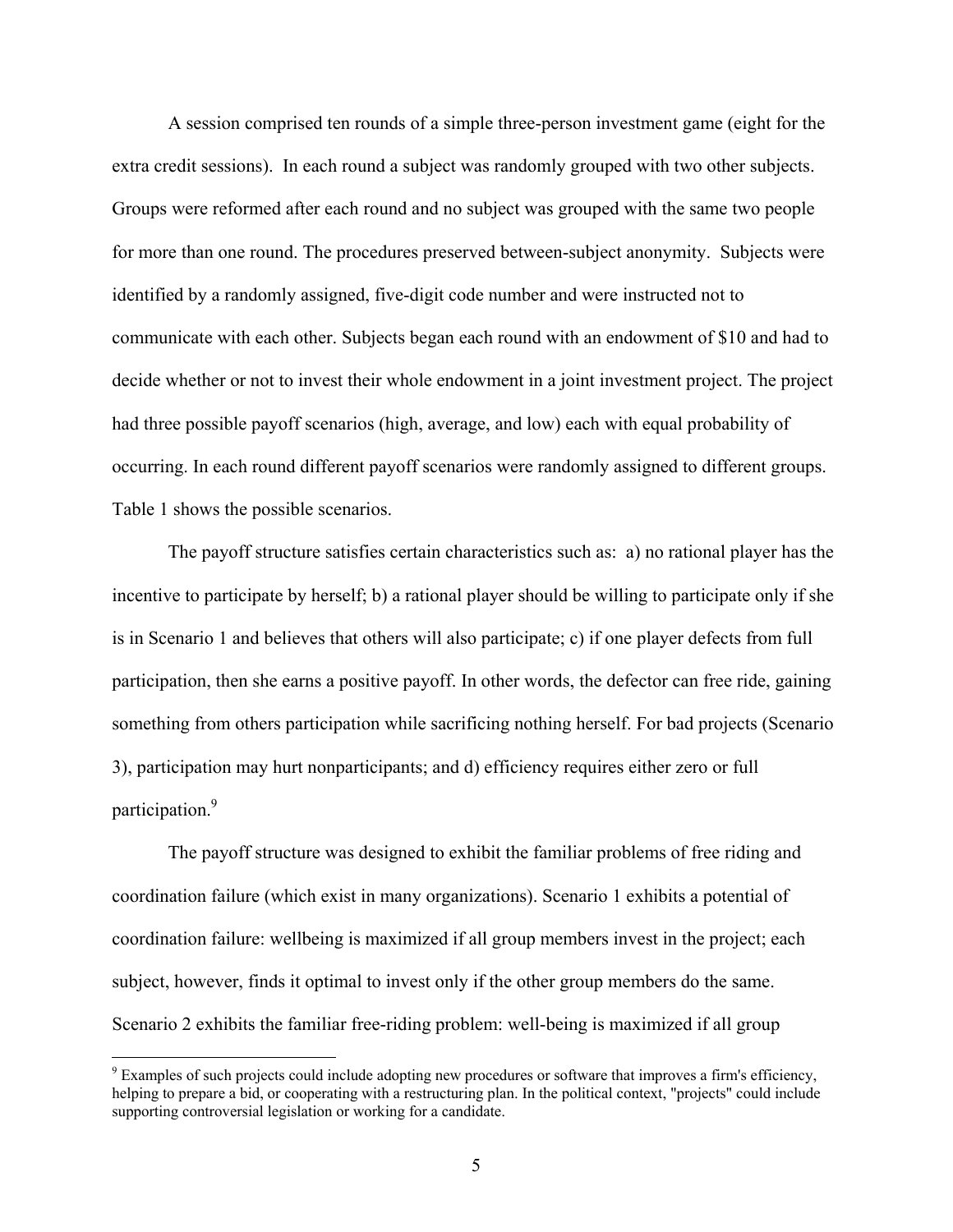members invest but the dominant strategy is not to invest no matter what the other group members do.

 Sessions were conducted under one of two treatments: complete information treatment (CIT) — all group members know the payoff scenario and decide simultaneously, but separately, whether or not to invest; or incomplete information treatment (IIT) — only one group member, the leader, knows the payoff scenario and decides first whether or not to invest. The other two members, the followers, only know the possible scenarios and their likelihoods. After observing the leader's decision the followers must decide simultaneously, but separately, whether or not to invest.

 Theory predicts the following: assume information is complete. In Scenario 1 coordination failure implies missed opportunities for mutually beneficial and individually rational cooperation. Even if players somewhat coordinate on the most efficient equilibrium (all invest) in Scenario 1, they inefficiently fail to participate in Scenario 2 as the typical consequence of the free-riding problem. Summarizing: the CIT exhibits failures of both coordination and cooperation. In the Incomplete Information Treatment the story is different. There always exists a trivial equilibrium in which no one ever participates. Alternatively, the leader can induce a productive equilibrium in which the leader invests when it is efficient to do so (in Scenarios 1 and 2) and followers mimic the leader (See Komai and Stegeman 2004 for a detailed characterization of the equilibria).

We conducted four CIT and IIT sessions with monetary rewards and four with extra credits. The extra credit sessions were conducted using experimental dollars with an exchange rate of \$4 for each extra credit point. At the beginning of each session subjects received a consent form and instructions, which were read aloud by the experimenter (see the Appendix for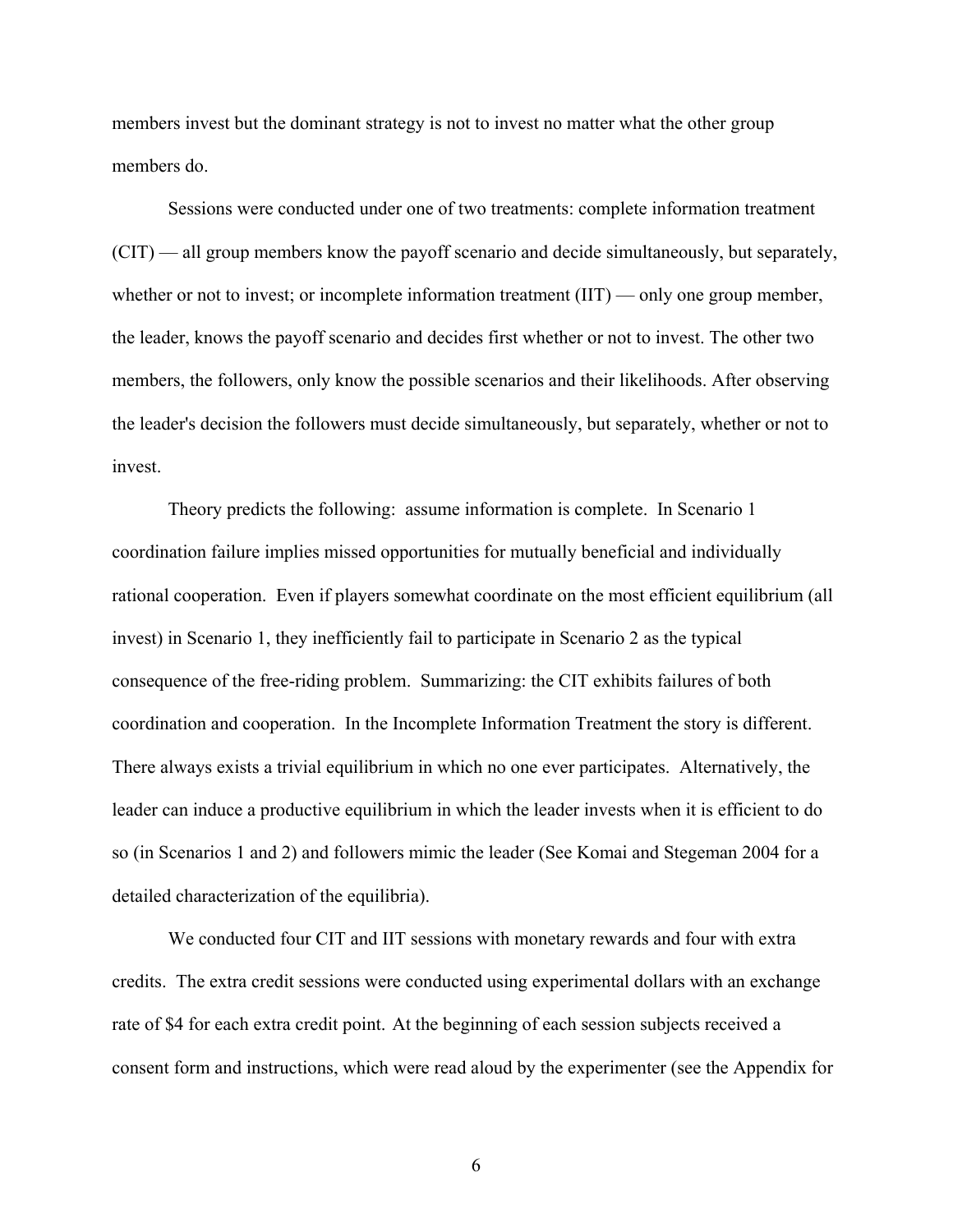copies of the instructions and other forms). Subjects were tested to make sure they understand the game. The experimenters monitored all the answers, corrected and explained any mistakes, and answered each subject's questions individually.

 Subject's individual earning was calculated and announced at the end of each round using their five-digit code number. Subjects were informed that their final earnings would be those of only one round chosen at random (by the role of a die at the end of the game) and therefore they should make the best decision possible in each round. At the end of each session subjects were called up by code numbers to determine their earnings (and to be paid their earnings in private in the monetary rewards sessions).

### **(3) Empirical Results**

 $\overline{a}$ 

 Figures 1 – 3 show by round the percentage of subjects investing by treatment and by reward type for Scenarios  $1 - 3$ , respectively. For Scenarios 1 and 3, there is little difference: subjects behaved in a reasonably consistent manner across treatment and rewards type. For Scenario 2, subjects behaved reasonably consistently within reward medium but differently across treatments.

Tables 2 – 4 report percentage investing by round, treatment, and reward medium as well as results for Binomial Proportions tests. For all three scenarios, the round-by-round proportions test results do not, with rare exceptions, indicate any significant (p-value < 0.05) differences in subjects' behavior by reward medium.<sup>10</sup> However, in six of the comparable eight rounds in Scenario 1 - IIT, and all comparable rounds in Scenario 2 - IIT, the percentage of subjects investing is equal or higher in the extra credit sessions than in the monetary sessions. In all

<sup>&</sup>lt;sup>10</sup> The exception are: Scenario 1, IIT treatment, round 3; Scenario 2, CIT treatment, round 3; Scenario 2, IIT treatment, round 7; and Scenario 3, IIT treatment, round 4.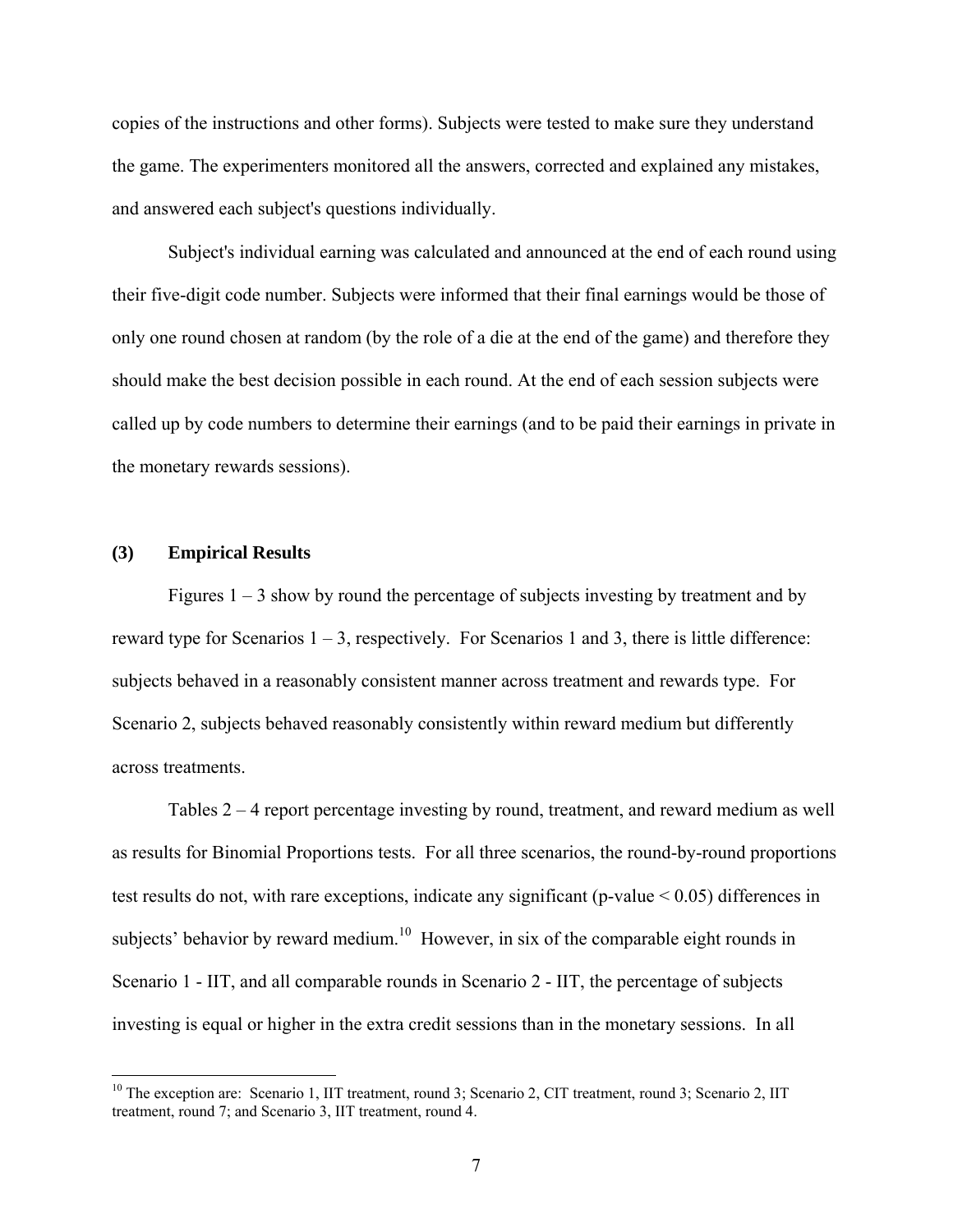comparable rounds of Scenario 3 - IIT, the percentage of subjects investing is equal or lower in the extra credit sessions than in the monetary sessions.

While the round-by-round difference may not be significant, the cumulative effect is. When we compare the overall investment rates (Total column) subjects in the IIT extra credit reward sessions consistently perform more efficiently than their IIT monetary reward session counterparts. There is no significant difference in the overall investment rates for the CIT sessions. For Scenarios 1 and 2, the overall investment rates for the IIT sessions are 18.1 and 22.2 percent (respectively) higher for the extra credit sessions that the monetary rewards sessions. For Scenario 3, the overall investment rate for the IIT session is 82.0 percent lower for the extra credit session than the monetary rewards session. These results suggest that subjects in the extra credit reward sessions more effectively utilize the information contained in the revealed actions of the first movers. In the CIT sessions, all subjects have the same information and subjects' behavior, whether by round or overall, is consistent both within a scenario and across reward medium.

 This conclusion is supported when we examine data on group cooperation. Komai and Stegeman (2004) and Komai, Grossman, and Deters (2006) argued that an informed leader with uninformed follower acting in sequence (our IIT) can result in higher levels of cooperation than could an informed leader with informed followers acting simultaneously (see Komai, Grossman, and Deters, 2006) for evidence supportive of this hypothesis). Thus, what is ultimately of greatest importance is whether group cooperation differs by treatments and reward medium.

Tables 5 – 7 report results on group cooperation by treatment and reward medium. Table 5 reports the level of group coordination in Scenario 1. As expected, cooperation is high in Scenario 1 with more than two-thirds of all groups having two or more group members investing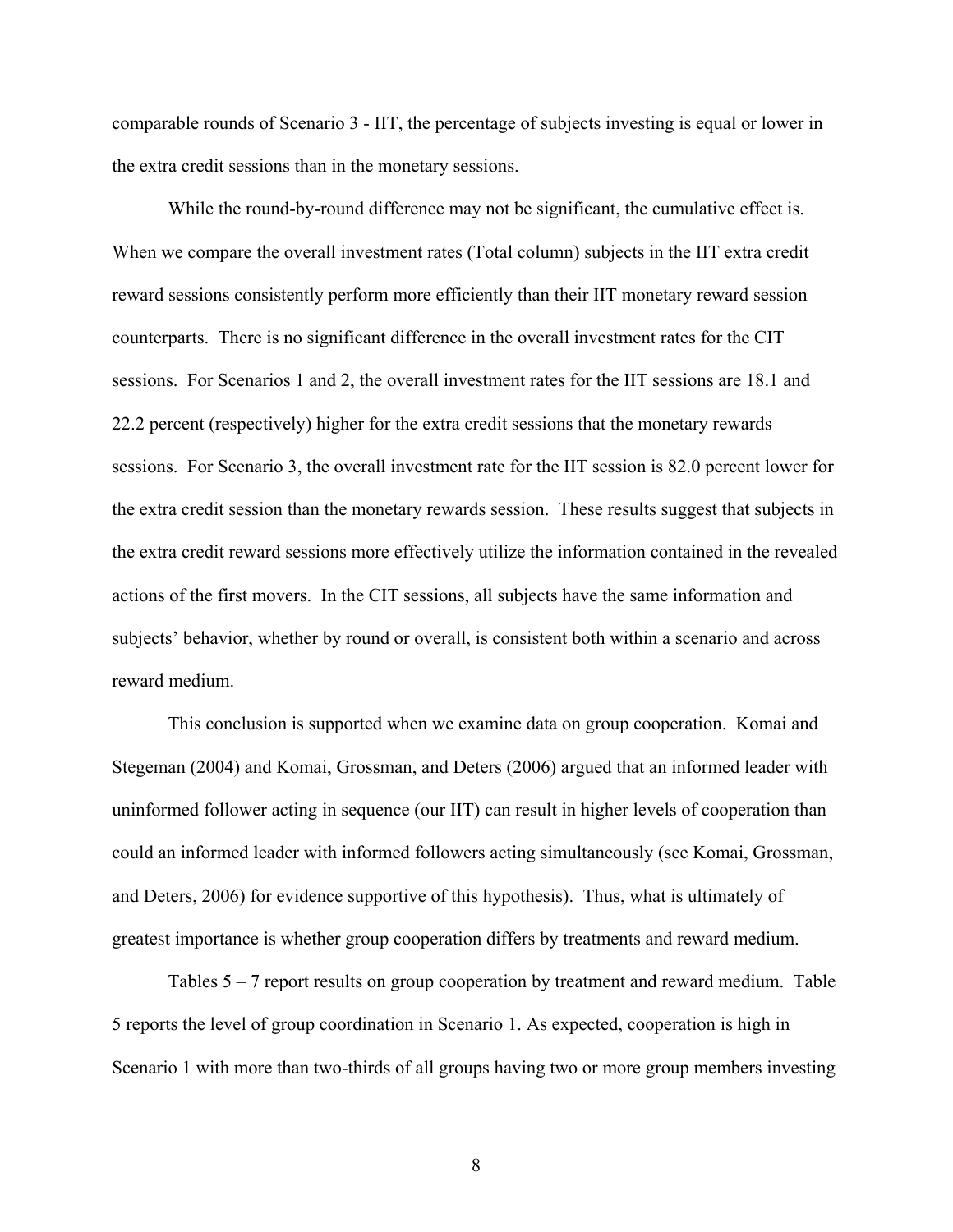regardless of the treatment or the reward medium. However, while cooperation in the CIT sessions does not differ significantly for the two reward mediums (p-value  $= 0.081$ ), there is a significant difference (p-value  $= 0.015$ ) in cooperation between reward mediums in the IIT sessions. Ninety-eight percent of the groups had two or more members investing in the extra credit sessions versus 85 percent in the monetary rewards sessions.

Group coordination in Scenario 2 is reported in Table 6. Theoretically, we expect higher cooperation in the IIT sessions than in the CIT sessions and our results are consistent with our expectations (see Komai, Grossman, and Deters (2006). No group in the CIT sessions fully cooperates (regardless of reward medium) versus 38.2 percent and 57.1 percent in the IIT monetary and extra credit sessions, respectively. (Comparing monetary versus extra credit session results, we find that the reward medium has no significant effect on cooperation.)

Scenario 3 results are reported in table 7. Optimal individual and group behavior, regardless of the treatment, in this scenario is to not invest and more than 70 percent of all groups had zero members investing. For the CIT sessions, there is no significant difference in group cooperation between the monetary and extra credit reward sessions (p-value  $= 0.965$ ). For the IIT session, subjects behave more efficiently in the extra credit sessions than in the monetary rewards sessions (this difference is statistically significant;  $p$ -value = 0.002). Ninety-six percent of all groups in the extra credit sessions invested nothing in the project while only 71.4 percent in the monetary rewards sessions followed the same pattern. Again our results suggest that subjects in the extra credit sessions more effectively use the information provided by a first moving leader than do their counterparts in the monetary rewards sessions.

 Before concluding it is necessary to note a possible confound affecting our results. As noted above, subjects in the extra credit sessions were students in Principles of Microeconomics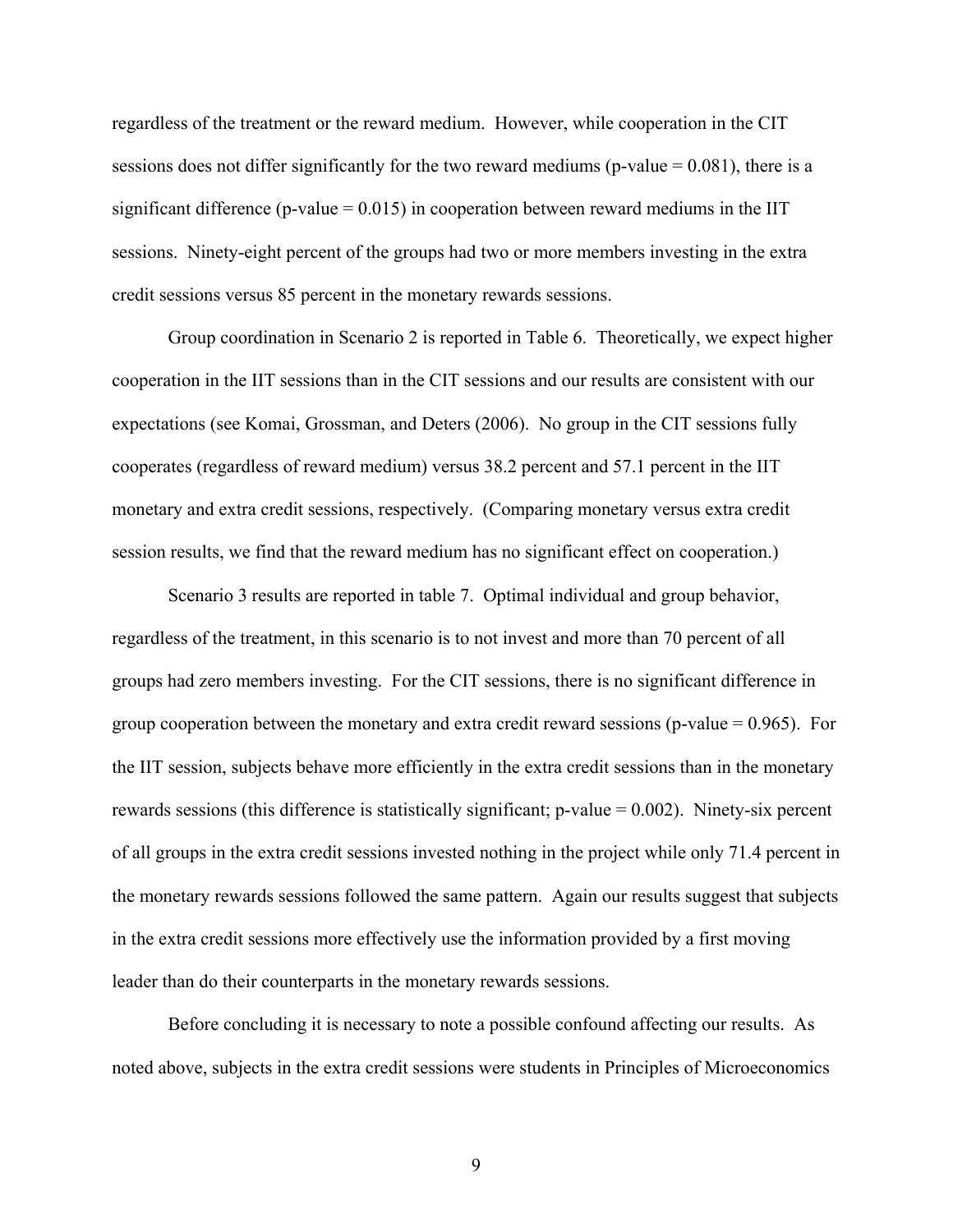classes taught by one of the authors. As such, results may be biased by an experimenter effect. We however consider this to have, at best, only minimal effect for two reasons. First, Komai had not lectured about free-riding or efficient group behavior prior to the experiment. This should minimize any experimenter effect, for subjects were not aware of what the teacher expected from them. Second, if the experimenter effect biased subjects' decisions towards the more efficient outcomes then this should have been observed in the CIT results as well, not just the IIT results. In all three scenarios, the decisions of subjects' in the CIT did not differ significantly between the two reward mediums.

# **(4) Conclusion**

The purpose of this project is to determine whether or not different reward mediums (both of which are real and salient) elicit different responses in a laboratory experiment designed to study collective decision making behavior under different informational structures. We compare the customary monetary earnings to classroom extra credit. Subjects participated in a three-person investment game that was designed to exhibit the familiar problems of free riding and coordination failure. Subjects played the game under one of two treatments: Complete Information – all subjects act simultaneously based on the same information set; and Incomplete Information – a fully-informed leader acts first followed by uninformed leaders knowing only the leader's decision to invest or not. Subjects participated in either a monetary rewards session or an extra credit rewards session.

The two reward mediums generate similar patterns of behavior with, however, some interesting differences. For the Complete Information sessions, all subjects have the same information on which to base their investment decisions. In this case the reward medium has no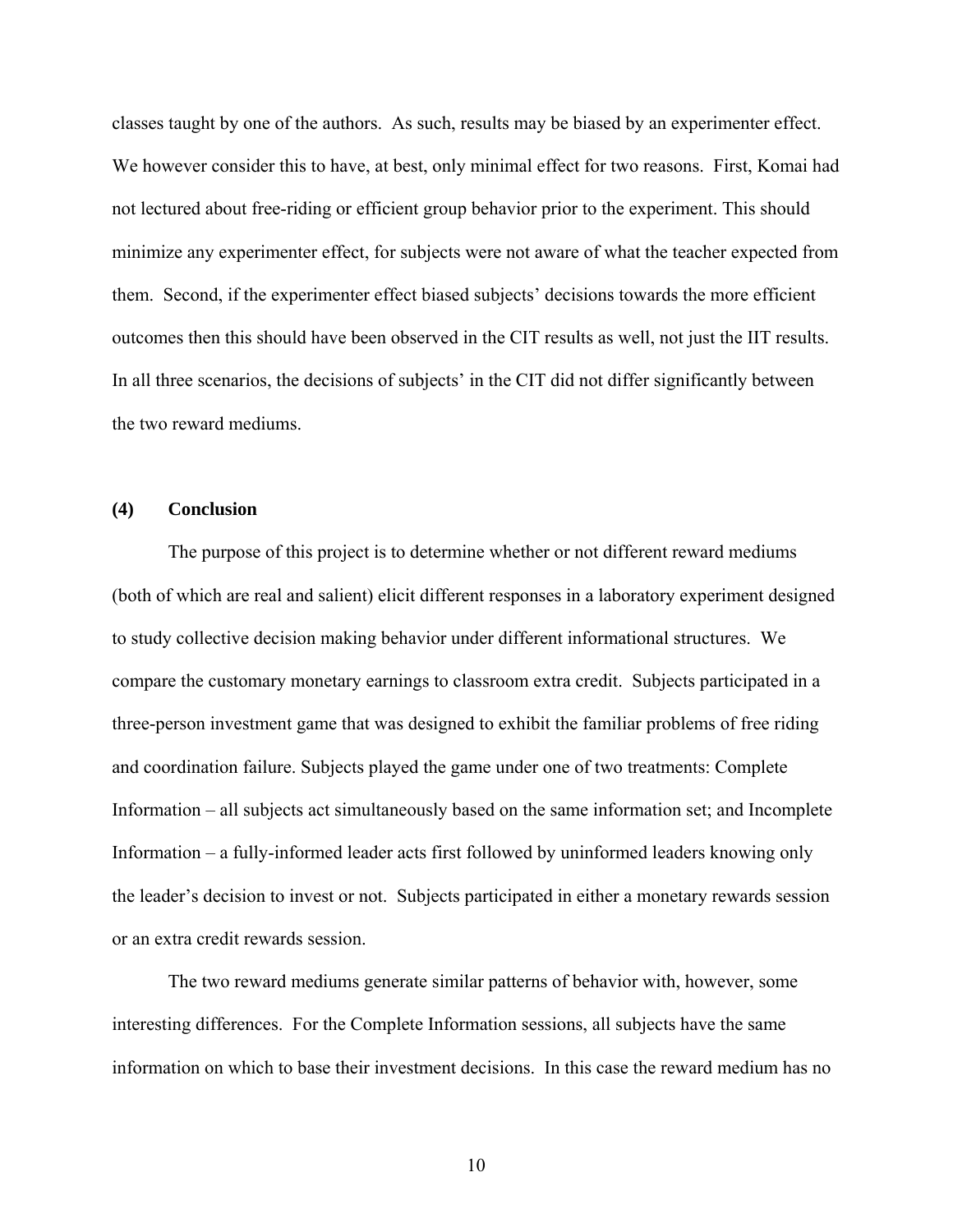significant differential effects. Both round by round and overall subjects behaved in a like fashion.

For the Incomplete Information sessions, uninformed followers can deduce their best course of action by reading the actions of their group leaders (investing or not as the leader invests or not). While round by round, there is little difference in subjects' behavior (though the direction of the difference is consistent), overall the minor differences sum to significant differences. Subjects in the Incomplete Information, extra credit sessions consistently outperform their Incomplete Information, monetary sessions. The evidence suggests that subjects in the Incomplete Information, extra credit sessions more efficiently exploit the information contained in their group leaders' actions. An explanation consistent with the results is that extra credit points are a more valuable reward than money (at least for college students), sufficiently so to induce subjects to pay closer attention to experiment instructions and to the actions of their fellow players, thereby reducing "mistakes" due to confusion or inattention.

The reported results support a conclusion that, for the convenience sample of college students, extra credit points are sufficiently real and salient. Our extra credit sessions subjects treated the task at least as seriously as, and behaved in a manner consistent with, that of our monetary sessions subjects. This finding suggests that researchers lacking the necessary funding to conduct desired experiments might be able to circumvent this constraint and incentivize their experiments by using extra credit points. The results also support the use of experiments as a pedagogical tool. We would however suggest caution. While there may be a number of experiment types where extra credit rewards will provide results consistent with results generated by monetary rewards, we do not believe our results will generalize to all experiment types. In particular, experiments designed to elicit subjects' charitable or altruistic nature and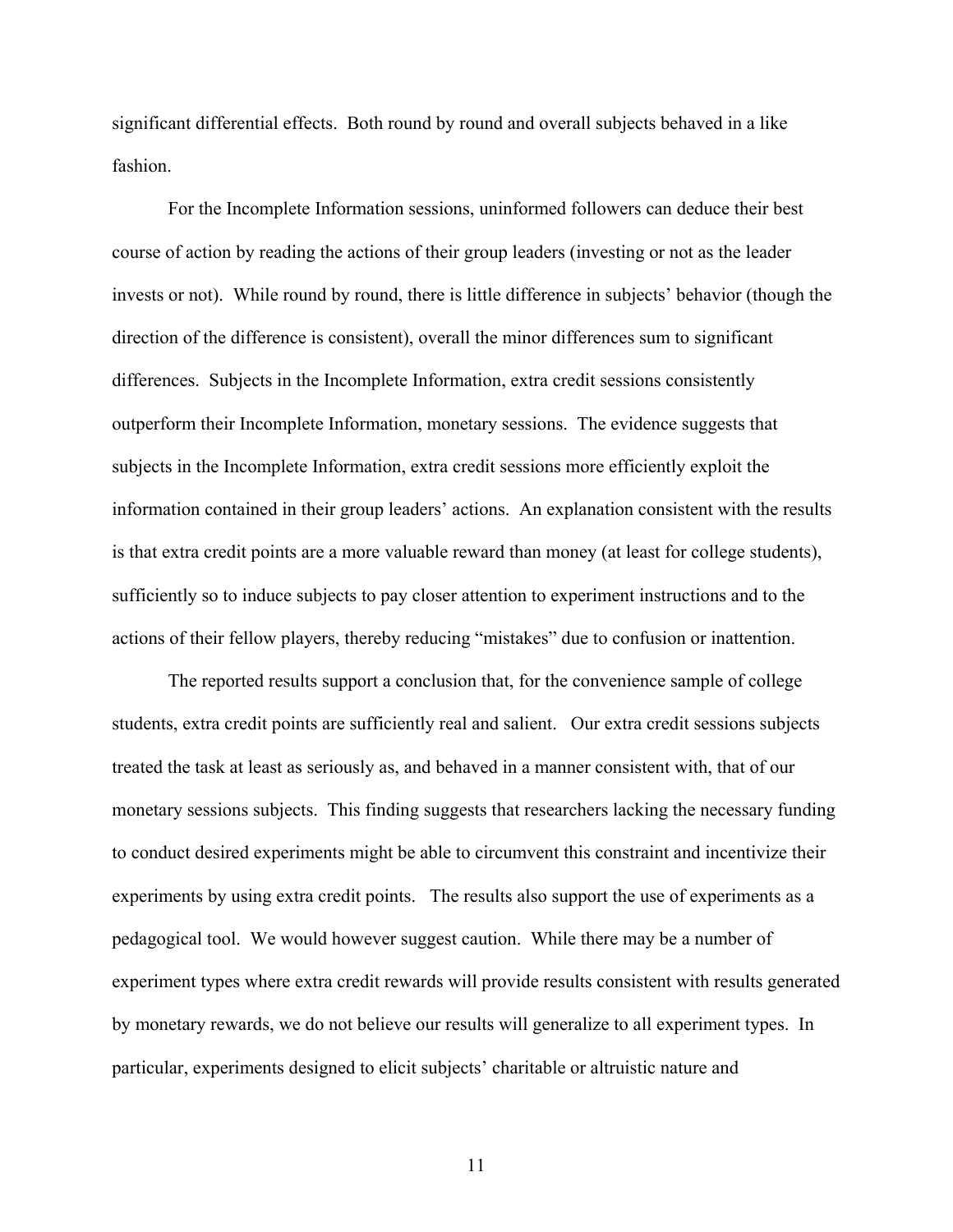trustworthiness are, we predict, likely to generate different outcomes depending on the reward medium employed. We would not be surprised to find that subjects played in a manner more consistent with theoretical predictions when extra credit is the reward medium than is observed when money is the reward medium.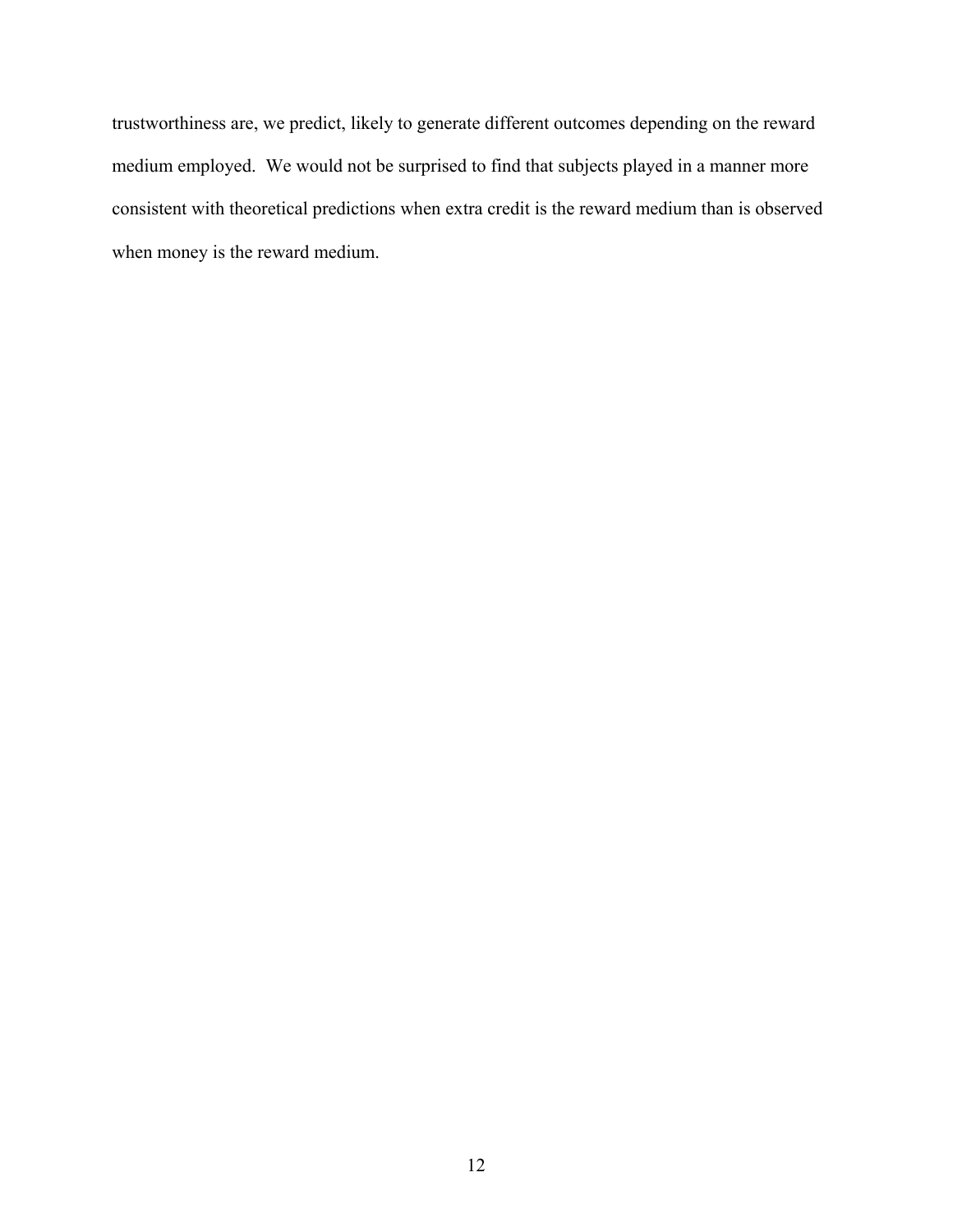#### **REFERENCES**

- Camerer, Colin F. and Hogarth, Robin M. (1999). The Effect of Financial Incentives in Experiments: A Review and Capital-Labor- Production Framework, *Journal of Risk and Uncertainty* 19: 7-42.
- Eckel, Catherine C. and Grossman, Philip J. (2000). Volunteers and Pseudo-Volunteers: The Effect of Recruitment Method in Dictator Experiments. *Experimental Economics* 3: 107-120.
- Isaac Mark R., Walker James M., and Williams Arlington W. (1994). Group Size and the Voluntary Provision of Public Goods. *Journal of Public Economics* 54:1-36.
- Komai, Mana, and Stegeman Mark (2004). An Economic Theory of Leadership Based on Assignment of Information. Working Paper.
- Komai, Mana, Stegeman Mark, and Hermalin Benjamin. (Forthcoming). Leadership and Information. *American Economic Review*.
- Kruse, Jamie B. and Thompson, Mark A. (2001). A Comparison of Salient Rewards in Experiments: Money and Class Points. *Economic Letters* 74: 113-117.
- Read, Daniel. (2005). Monetary Incentives: What Are They Good for?. *Journal of Economic Methodology* 12: 265-276.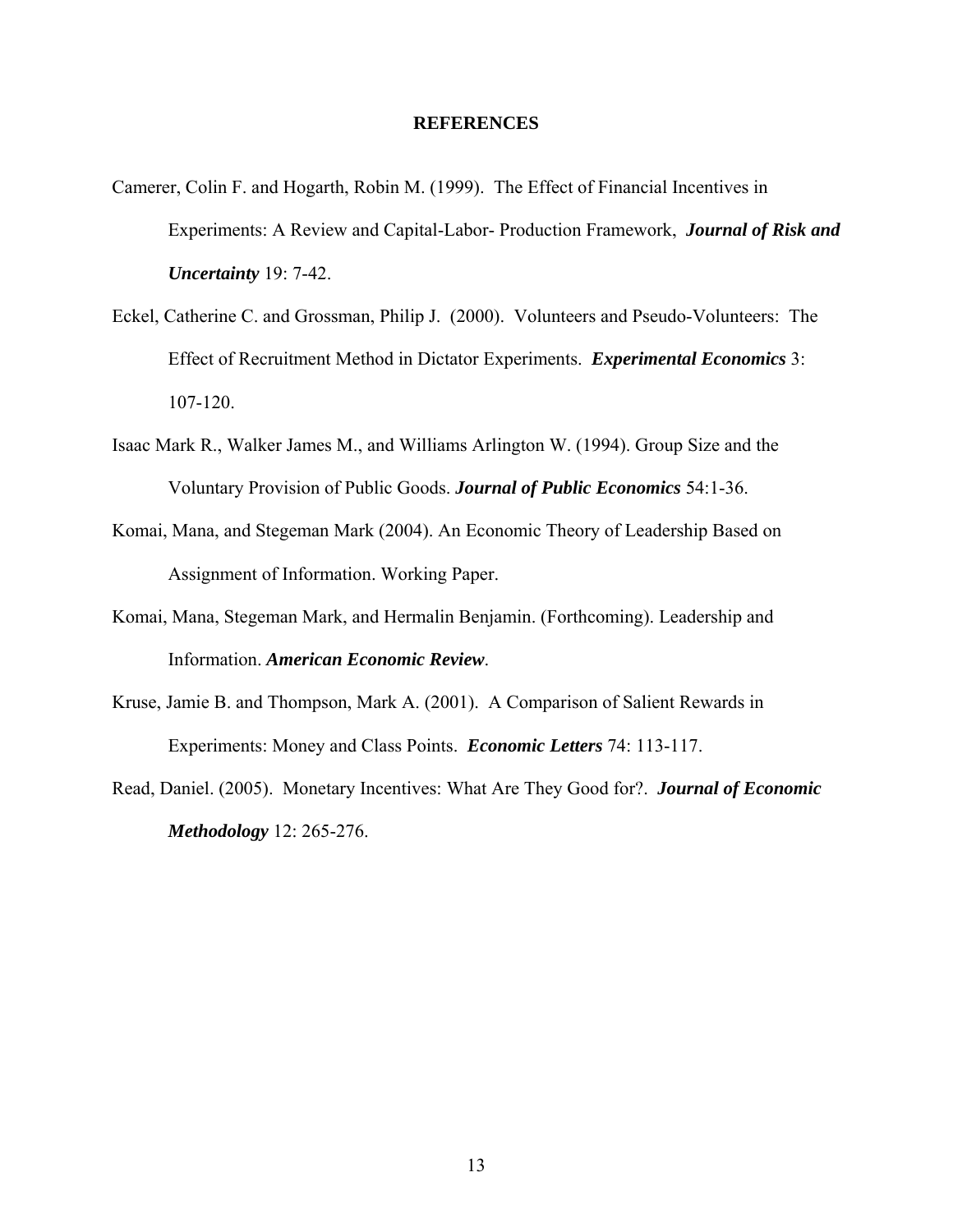| <b>Scenario 1</b>        | <b>Investors</b><br>(each) | Non-<br>investors<br>(each) | <b>Scenario 2</b>        | <b>Investors</b><br>(each) | Non-<br>investors<br>(each) | <b>Scenario 3</b>        | <b>Investors</b><br>(each) | Non-<br>investors<br>(each) |
|--------------------------|----------------------------|-----------------------------|--------------------------|----------------------------|-----------------------------|--------------------------|----------------------------|-----------------------------|
| <b>All invest</b>        | 20                         | $\blacksquare$              | <b>All invest</b>        | 13                         | $\blacksquare$              | <b>All invest</b>        | $\boldsymbol{0}$           | $\blacksquare$              |
| <b>Two invest</b>        | 13                         | 17                          | <b>Two invest</b>        | 9                          | 15                          | <b>Two invest</b>        | $\boldsymbol{0}$           | 8                           |
| One invests              | 7                          | 14                          | <b>One invests</b>       | 5                          | 12                          | <b>One invests</b>       | $\boldsymbol{0}$           | 9                           |
| <b>Nobody</b><br>invests | $\blacksquare$             | 10                          | <b>Nobody</b><br>invests | $\blacksquare$             | 10                          | <b>Nobody</b><br>invests | $\blacksquare$             | 10                          |

# **Table 1: Payoff Matrices for Investment Scenarios**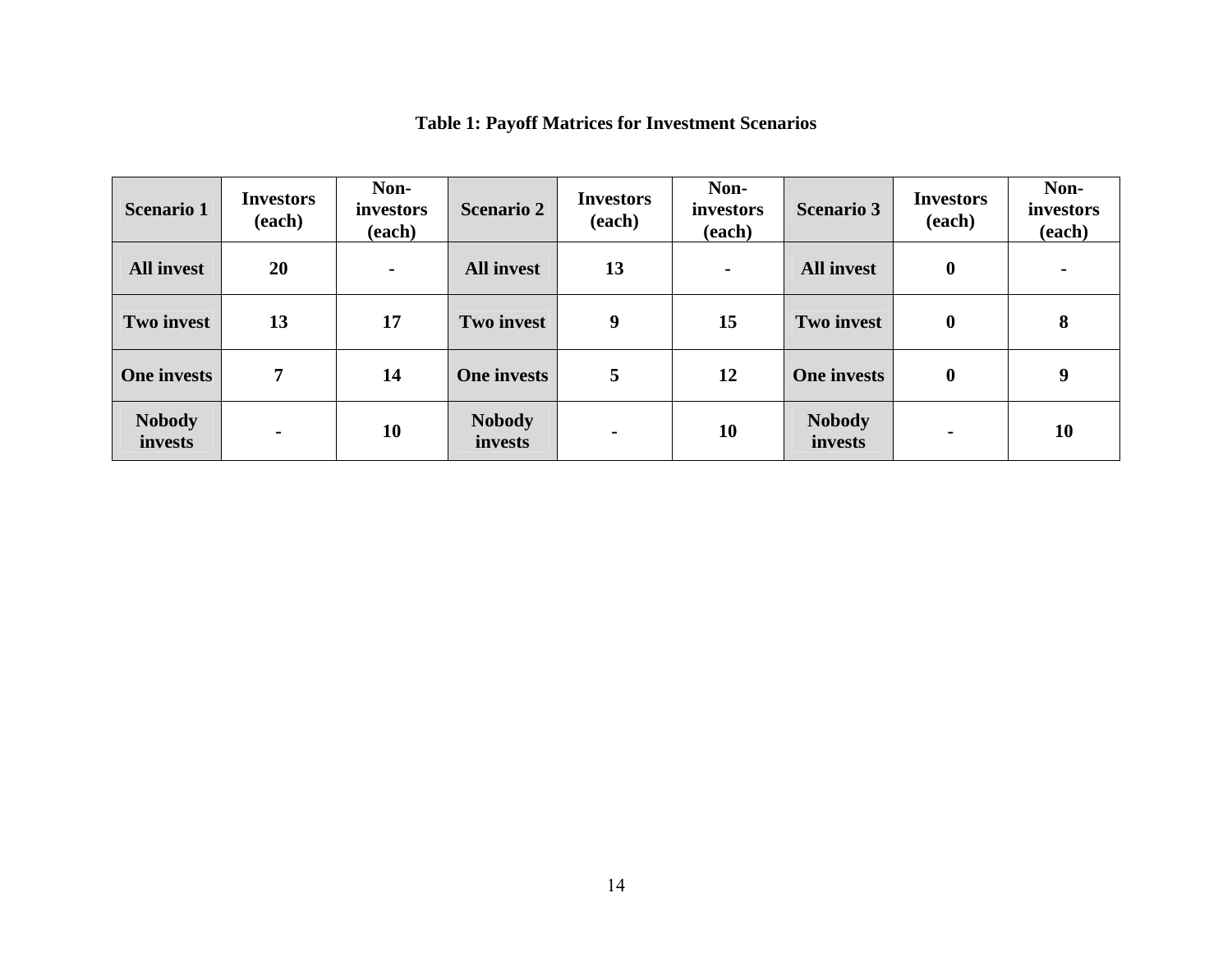|                              |                                |       |                |        |       |        | Period |       |        |          |           |          |
|------------------------------|--------------------------------|-------|----------------|--------|-------|--------|--------|-------|--------|----------|-----------|----------|
|                              |                                |       | $\overline{2}$ | 3      | 4     | 5      | 6      | 7     | 8      | 9        | 10        | Total    |
|                              | Money                          | 83.3% | 72.2%          | 75.0%  | 72.2% | 70.8%  | 83.3%  | 75.0% | 66.7%  | 77.8%    | 81.0%     | 76.2%    |
|                              | Extra Credit                   | 50.0% | $60.6\%$       | 66.7%  | 73.3% | 50.0%  | 66.7%  | 83.3% | 100.0% | $\cdots$ | $\cdots$  | 67.4%    |
| <b>CIT</b>                   | Proportions<br>test<br>p-value | 0.171 | 0.307          | 0.653  | 0.943 | 0.220  | 0.182  | 0.515 | 0.063  | $\cdots$ | .         | $0.176*$ |
|                              |                                |       |                |        |       |        |        |       |        |          |           |          |
|                              | Money                          | 83.3% | 77.8%          | 66.7%  | 94.4% | 75.0%  | 70.8%  | 81.0% | 83.3%  | 55.6%    | 73.8%     | 75.4%    |
|                              | Extra Credit                   | 73.3% | 93.9%          | 100.0% | 93.3% | 100.0% | 75.0%  | 88.9% | 100.0% | $\cdots$ | $\cdots$  | 89.1%    |
| <b>IIT</b>                   | Proportions<br>test<br>p-value | 0.627 | 0.137          | 0.029  | 0.894 | 0.058  | 0.745  | 0.632 | 0.205  | $\cdots$ | $\cdots$  | $0.005*$ |
|                              |                                |       |                |        |       |        |        |       |        |          |           |          |
| Money:<br>CIT vs. IIT        | Proportions<br>test<br>p-value | 1.000 | 0.586          | 0.653  | 0.074 | 0.745  | 0.303  | 0.632 | 0.505  | 0.157    | 0.434     | 0.844    |
| Extra Credit:<br>CIT vs. IIT | Proportions<br>test<br>p-value | 0.212 | 0.004          | 0.029  | 0.142 | 0.005  | 0.525  | 0.630 | 1.000  | .        | $\ddotsc$ | 0.000    |

# Table 2: Scenario 1 Individual Invest Rates – Money vs. Extra Credit

\* Money vs. Extra Credit tests calculated for periods 1-8 only.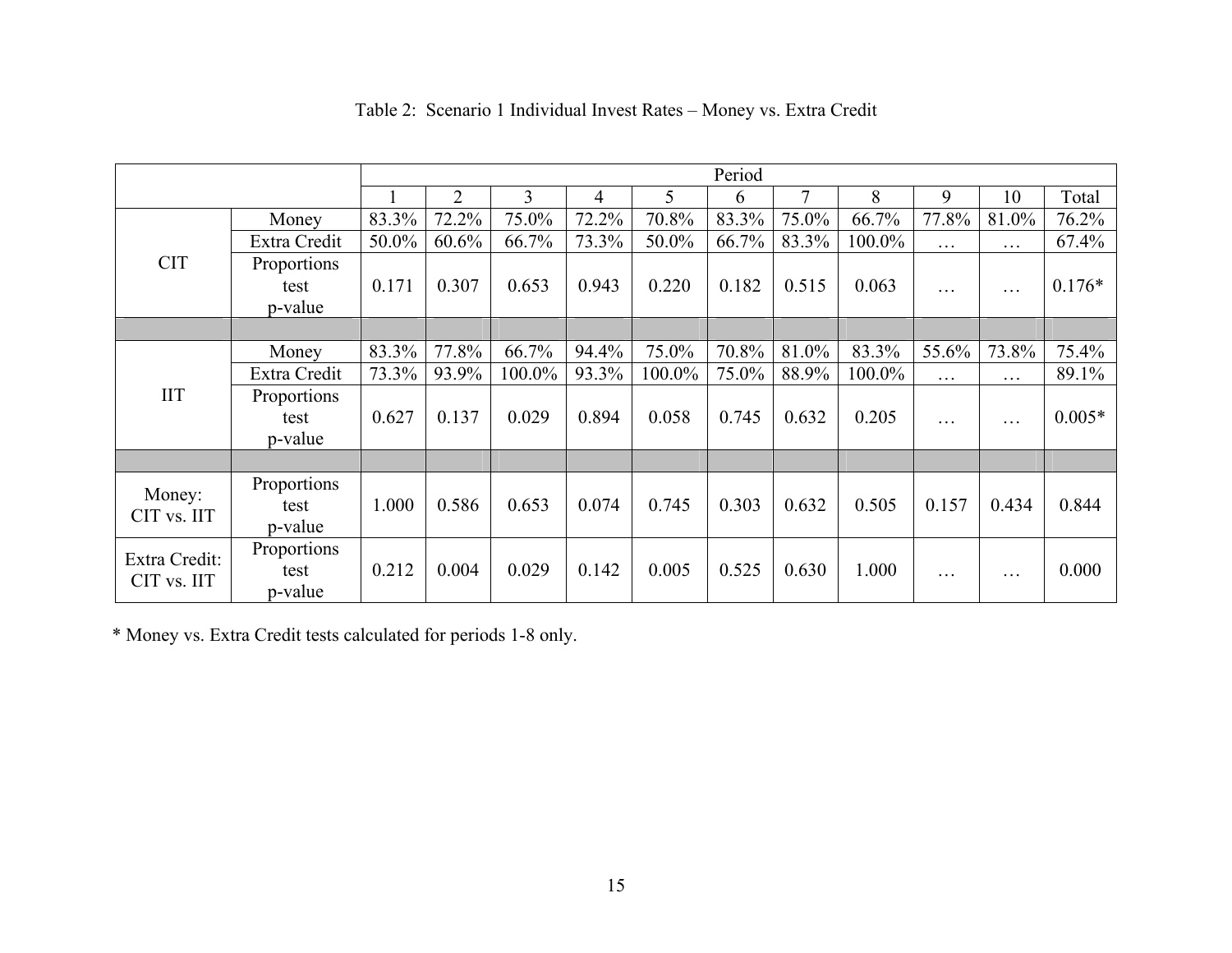|                              |                                |       |                |       |       |       | Period |                |       |          |          |          |
|------------------------------|--------------------------------|-------|----------------|-------|-------|-------|--------|----------------|-------|----------|----------|----------|
|                              |                                |       | $\overline{2}$ | 3     | 4     | 5     | 6      | $\overline{7}$ | 8     | 9        | 10       | Total    |
|                              | Money                          | 37.5% | $\cdots$       | 31.0% | 33.3% | 29.2% | 12.5%  | 16.7%          | 8.3%  | 5.6%     | 16.7%    | 22.5%    |
|                              | Extra Credit                   | 37.0% | 27.8%          | 11.1% | 23.8% | 23.3% | 19.0%  | $0.00\%$       | 9.5%  | $\cdots$ | $\cdots$ | 19.3%    |
| <b>CIT</b>                   | Proportions<br>test<br>p-value | 0.973 | .              | 0.034 | 0.510 | 0.627 | 0.545  | 0.069          | 0.889 | .        | .        | $0.166*$ |
|                              |                                |       |                |       |       |       |        |                |       |          |          |          |
|                              | Money                          | 75.0% | $\cdots$       | 52.4% | 44.4% | 45.8% | 37.5%  | 50.0%          | 75.0% | 66.7%    | 50.0%    | 55.4%    |
|                              | Extra Credit                   | 75.0% | 66.7%          | 63.9% | 44.4% | 70.0% | 54.2%  | 88.9%          | 80.9% | $\cdots$ | $\cdots$ | 67.7%    |
| <b>IIT</b>                   | Proportions<br>test<br>p-value | 1.000 | $\cdots$       | 0.305 | 1.000 | 0.073 | 0.247  | 0.008          | 0.632 | .        | .        | $0.010*$ |
|                              |                                |       |                |       |       |       |        |                |       |          |          |          |
| Money:<br>CIT vs. IIT        | Proportions<br>test<br>p-value | 0.009 | $\cdots$       | 0.046 | 0.494 | 0.233 | 0.046  | 0.014          | 0.000 | 0.000    | 0.221    | 0.000    |
| Extra Credit:<br>CIT vs. IIT | Proportions<br>test<br>p-value | 0.007 | 0.019          | 0.000 | 0.173 | 0.000 | 0.015  | 0.000          | 0.000 | .        | .        | 0.000    |

# Table 3: Scenario 2 Individual Invest Rates – Money vs. Extra Credit

\* Money vs. Extra Credit tests calculated for periods 1 and 3-8 only.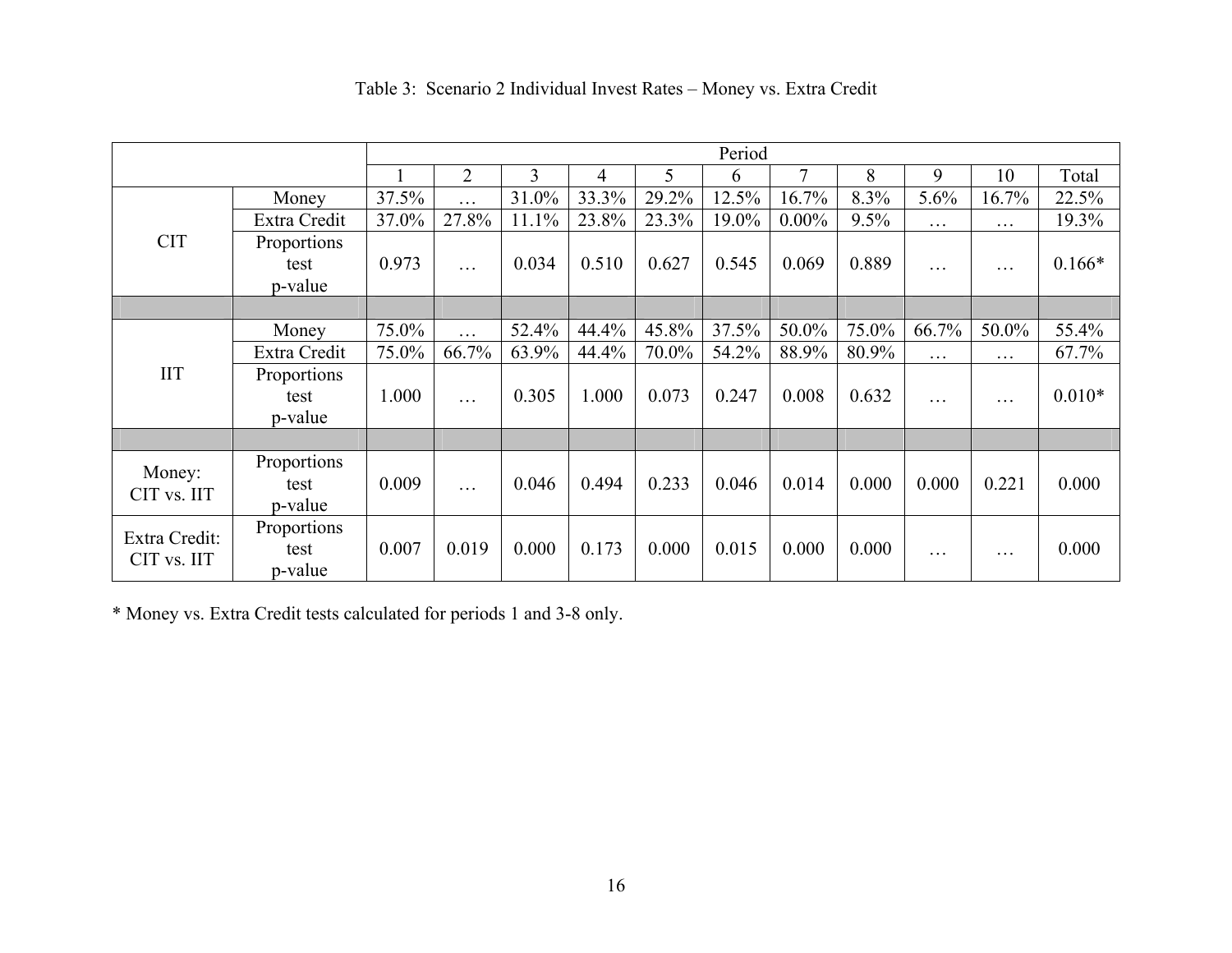|                              |                                |         |                |         |         |          | Period  |         |         |          |           |          |
|------------------------------|--------------------------------|---------|----------------|---------|---------|----------|---------|---------|---------|----------|-----------|----------|
|                              |                                |         | $\overline{2}$ | 3       | 4       | 5        | 6       | 7       | 8       | 9        | 10        | Total    |
|                              | Money                          | 3.3%    | 4.2%           | $0.0\%$ | 4.2%    | 8.3%     | $0.0\%$ | $0.0\%$ | 3.3%    | $0.0\%$  | $0.0\%$   | 2.7%     |
|                              | Extra Credit                   | $0.0\%$ | 11.1%          | $0.0\%$ | 8.3%    | $16.7\%$ | $0.0\%$ | $0.0\%$ | $0.0\%$ | $\cdots$ | $\cdots$  | 3.9%     |
| <b>CIT</b>                   | Proportions<br>test<br>p-value | 0.398   | 0.473          | 1.000   | 0.551   | 0.551    | 1.000   | 1.000   | 0.313   | .        | $\cdots$  | $0.784*$ |
|                              |                                |         |                |         |         |          |         |         |         |          |           |          |
|                              | Money                          | 16.7%   | 20.8%          | $0.0\%$ | 16.7%   | 8.3%     | 25.0%   | $0.0\%$ | $0.0\%$ | 4.2%     | 16.7%     | 11.1%    |
|                              | Extra Credit                   | 14.3%   | $0.0\%$        | $0.0\%$ | $0.0\%$ | $0.0\%$  | $0.0\%$ | $0.0\%$ | $0.0\%$ | $\cdots$ | $\ddotsc$ | $2.0\%$  |
| <b>IIT</b>                   | Proportions<br>test<br>p-value | 0.818   | 0.137          | 1.000   | 0.027   | 0.213    | 0.064   | 1.000   | 1.000   | $\cdots$ | $\cdots$  | $0.001*$ |
|                              |                                |         |                |         |         |          |         |         |         |          |           |          |
| Money:<br>CIT vs. IIT        | Proportions<br>test<br>p-value | 0.085   | 0.081          | 1.000   | 0.156   | 1.000    | 0.064   | 1.000   | 0.313   | 0.312    | 0.140     | 0.001    |
| Extra Credit:<br>CIT vs. IIT | Proportions<br>test<br>p-value | 0.072   | 0.303          | 1.000   | 0.126   | 0.070    | 1.000   | 1.000   | 1.000   | $\cdots$ | $\cdots$  | 0.310    |

Table 4: Scenario 3 Individual Invest Rates – Money vs. Extra Credit

\* Money vs. Extra Credit tests calculated for periods 1-8 only.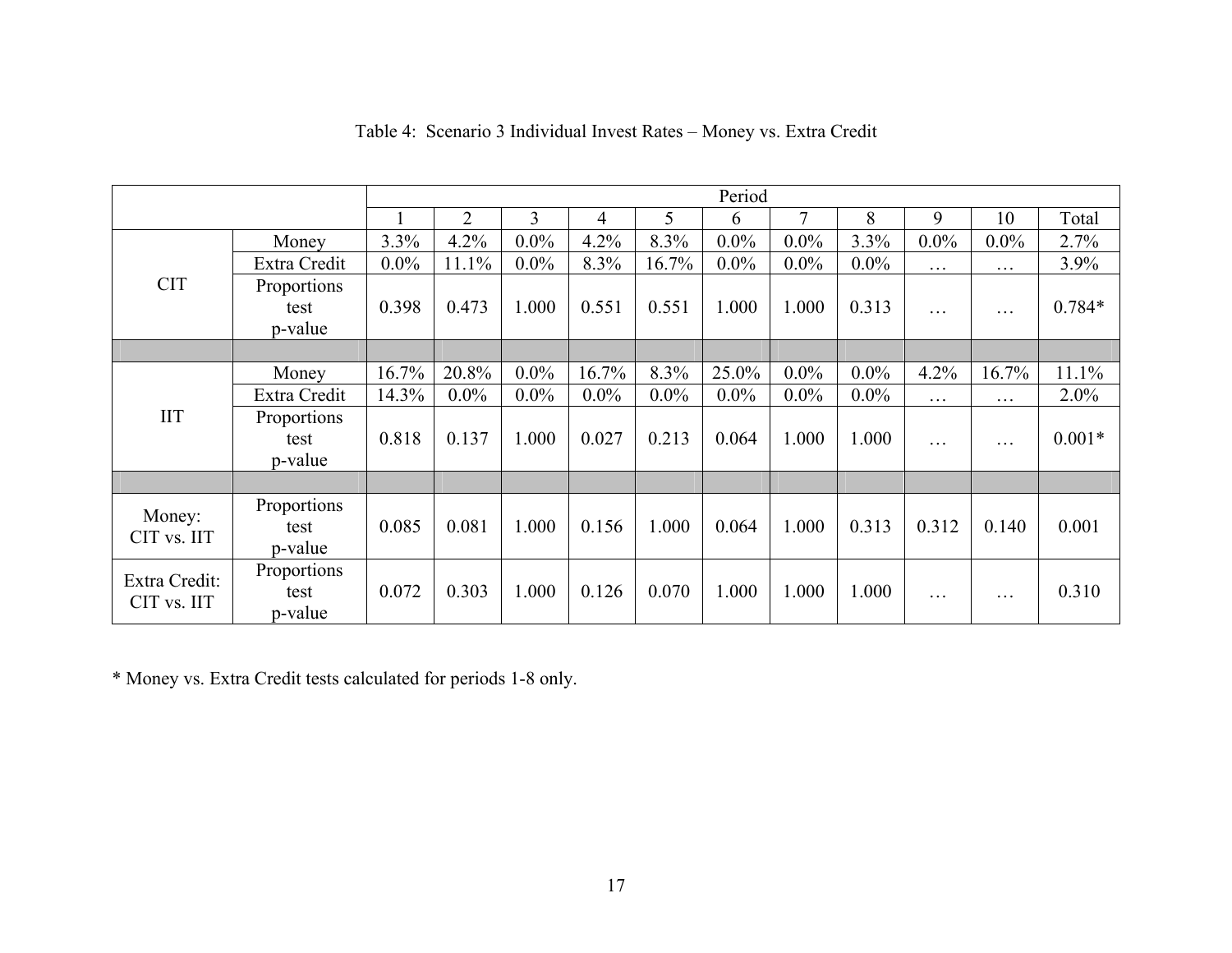|                           |              |                   | Number Choosing to Invest |              |              |                                 |  |  |
|---------------------------|--------------|-------------------|---------------------------|--------------|--------------|---------------------------------|--|--|
|                           |              | $\theta$<br>(%)   | 1<br>$(\%)$               | 2<br>$(\%)$  | 3<br>$(\%)$  | $X^2$ test<br>(p-value)<br>d.f. |  |  |
| <b>CIT</b>                | Money        | 3<br>(4.3)        | 7<br>(10.0)               | 27<br>(38.6) | 33<br>(47.1) | 5.03<br>(0.081)                 |  |  |
|                           | Extra Credit | $\theta$<br>(0.0) | 14<br>(31.1)              | 16<br>(35.5) | 15<br>(33.3) | $\mathfrak{Z}$                  |  |  |
|                           |              |                   |                           |              |              |                                 |  |  |
|                           | Money        | 2<br>(2.9)        | 8<br>(11.6)               | 29<br>(42.0) | 30<br>(43.5) | 8.35<br>(0.015)                 |  |  |
| <b>IIT</b>                | Extra Credit | 0<br>(0.0)        | (2.2)                     | 14<br>(30.4) | 31<br>(67.4) | 3                               |  |  |
|                           |              |                   |                           |              |              |                                 |  |  |
| Money: CIT vs. IIT        |              |                   |                           |              |              |                                 |  |  |
| Extra Credit: CIT vs. IIT |              |                   |                           |              |              |                                 |  |  |

Table 5: Scenario 1 Group Coordination – Money vs. Extra Credit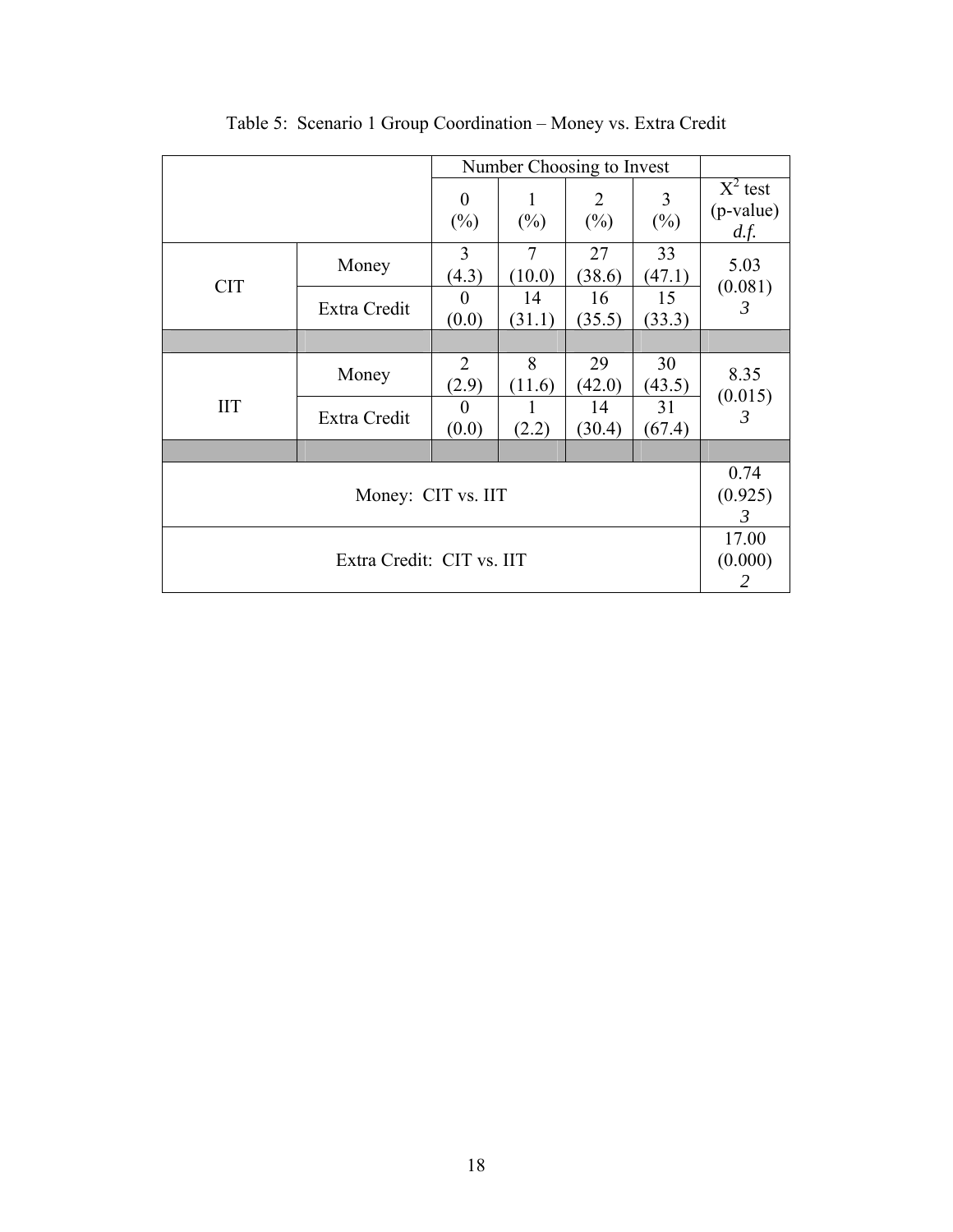|                           |              |                             | Number Choosing to Invest |              |                   |                                 |  |  |
|---------------------------|--------------|-----------------------------|---------------------------|--------------|-------------------|---------------------------------|--|--|
|                           |              | $\boldsymbol{0}$<br>$(\% )$ | 1<br>$(\%)$               | 2<br>$(\%)$  | 3<br>$(\%)$       | $X^2$ test<br>(p-value)<br>d.f. |  |  |
| <b>CIT</b>                | Money        | 33<br>(48.5)                | 24<br>(35.3)              | 11<br>(16.2) | $\theta$<br>(0.0) | 1.37<br>(0.504)                 |  |  |
|                           | Extra Credit | 33<br>(51.6)                | 25<br>(39.1)              | 6<br>(9.4)   | $\Omega$<br>(0.0) | 2                               |  |  |
|                           |              |                             |                           |              |                   |                                 |  |  |
|                           | Money        | 21<br>(30.9)                | 7<br>(10.3)               | 14<br>(20.6) | 26<br>(38.2)      | 5.24<br>(0.155)                 |  |  |
| <b>IIT</b>                | Extra Credit | 14<br>(22.2)                | 6<br>(9.5)                | 7<br>(11.1)  | 36<br>(57.1)      | 3                               |  |  |
|                           |              |                             |                           |              |                   |                                 |  |  |
| Money: CIT vs. IIT        |              |                             |                           |              |                   |                                 |  |  |
| Extra Credit: CIT vs. IIT |              |                             |                           |              |                   |                                 |  |  |

Table 6: Scenario 2 Group Coordination – Money vs. Extra Credit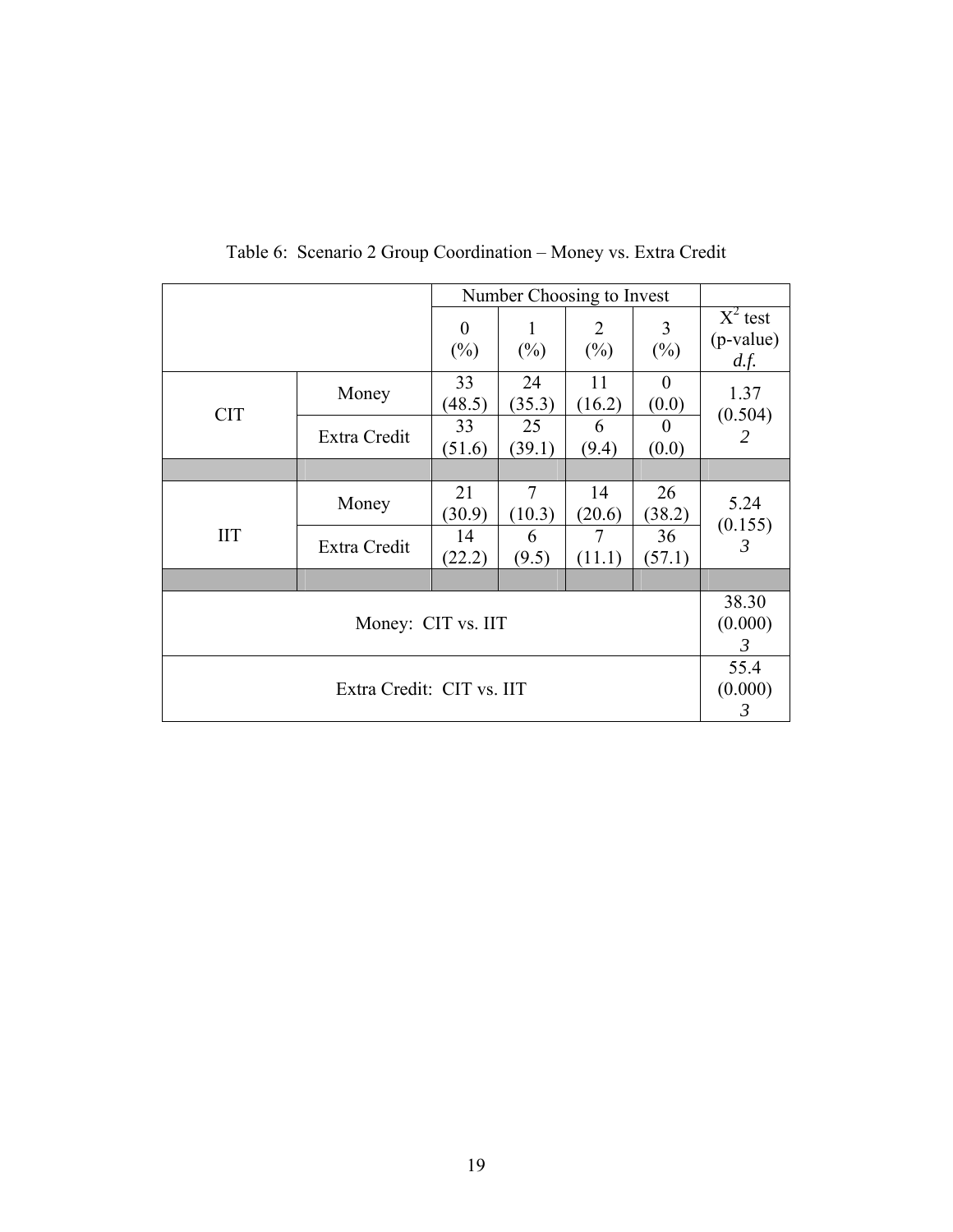|                           |              |                           | Number Choosing to Invest |                   |                   |                                 |  |  |
|---------------------------|--------------|---------------------------|---------------------------|-------------------|-------------------|---------------------------------|--|--|
|                           |              | $\overline{0}$<br>$(\% )$ | 1<br>(%)                  | 2<br>$(\%)$       | 3<br>$(\% )$      | $X^2$ test<br>(p-value)<br>d.f. |  |  |
| <b>CIT</b>                | Money        | 57<br>(91.9)              | 5<br>(8.13)               | $\Omega$<br>(0.0) | $\theta$<br>(0.0) | 0.002<br>(0.965)                |  |  |
|                           | Extra Credit | 47<br>(92.2)              | 3<br>(5.9)                | $\theta$<br>(0.0) | (2.0)             | 2                               |  |  |
|                           |              |                           |                           |                   |                   |                                 |  |  |
|                           | Money        | 45<br>(71.4)              | 15<br>(23.8)              | 3<br>(4.8)        | $\theta$<br>(0.0) | 12.30                           |  |  |
| <b>IIT</b>                | Extra Credit | 49<br>(96.1)              | (2.0)                     | (2.0)             | $\theta$<br>(0.0) | (0.002)<br>2                    |  |  |
|                           |              |                           |                           |                   |                   |                                 |  |  |
| Money: CIT vs. IIT        |              |                           |                           |                   |                   |                                 |  |  |
| Extra Credit: CIT vs. IIT |              |                           |                           |                   |                   |                                 |  |  |

Table 7: Scenario 3 Group Coordination – Money vs. Extra Credit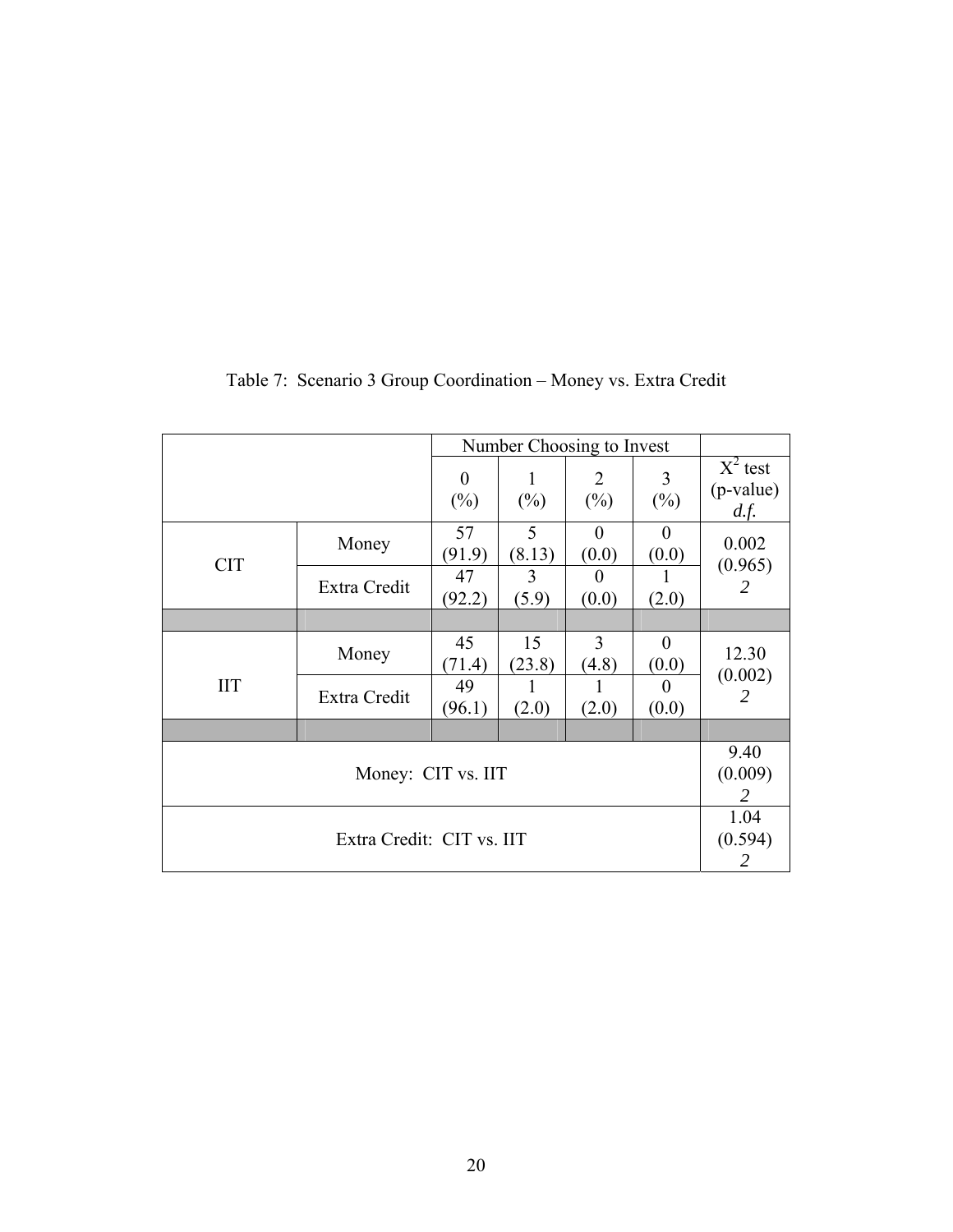**Figure 1: Scenario 1 Investing Rates**

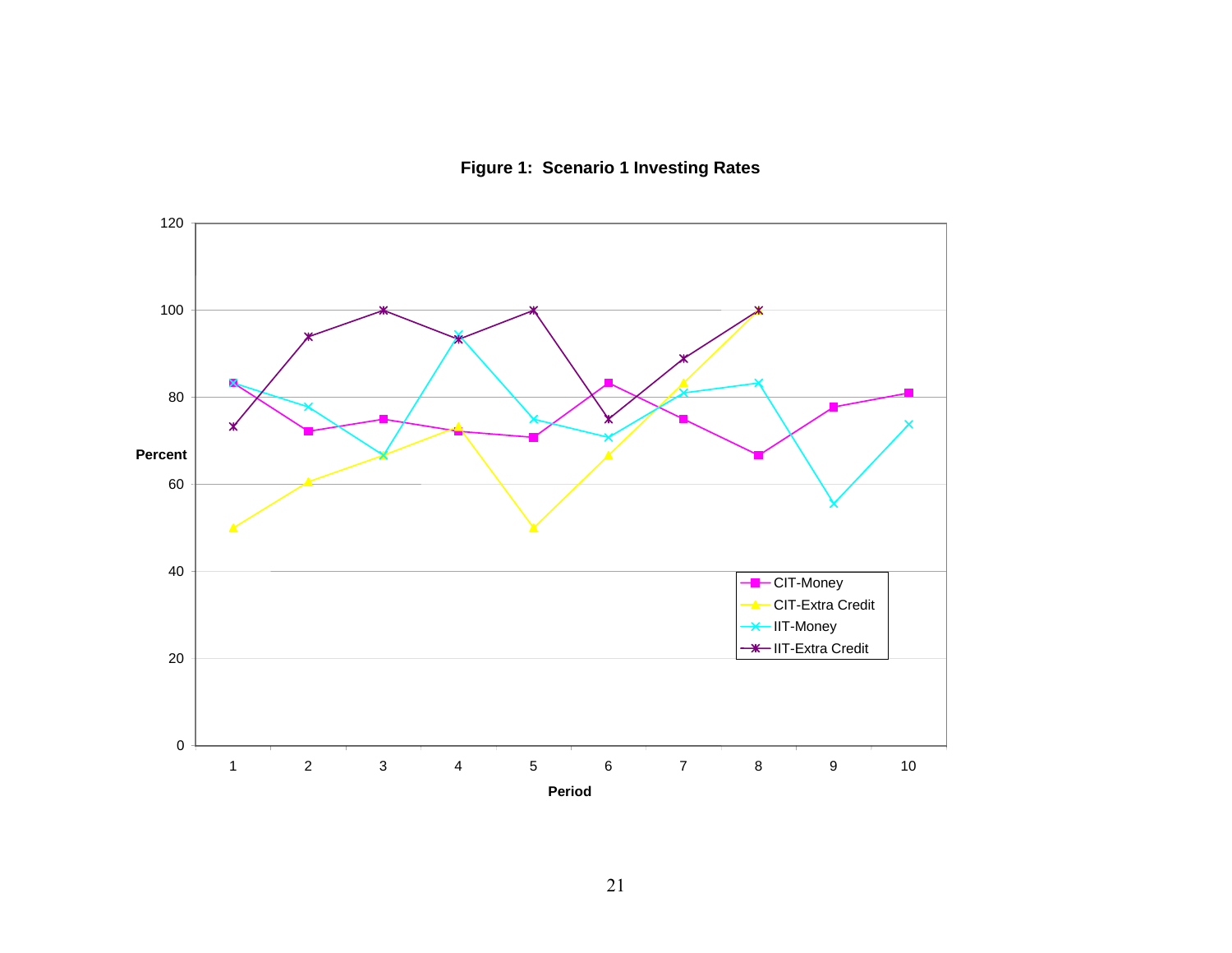**Figure 2: Scenario 2 Investing Rates**

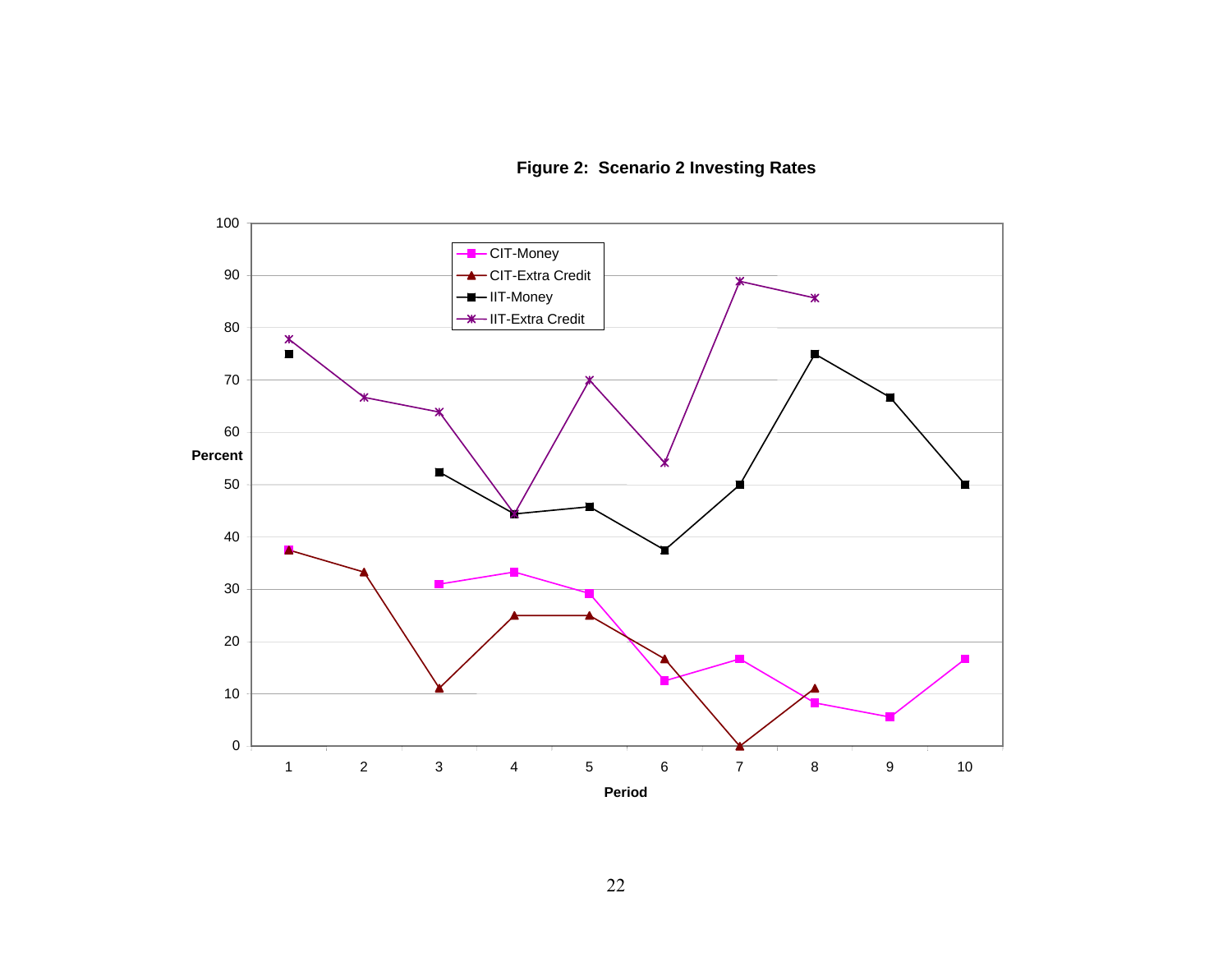

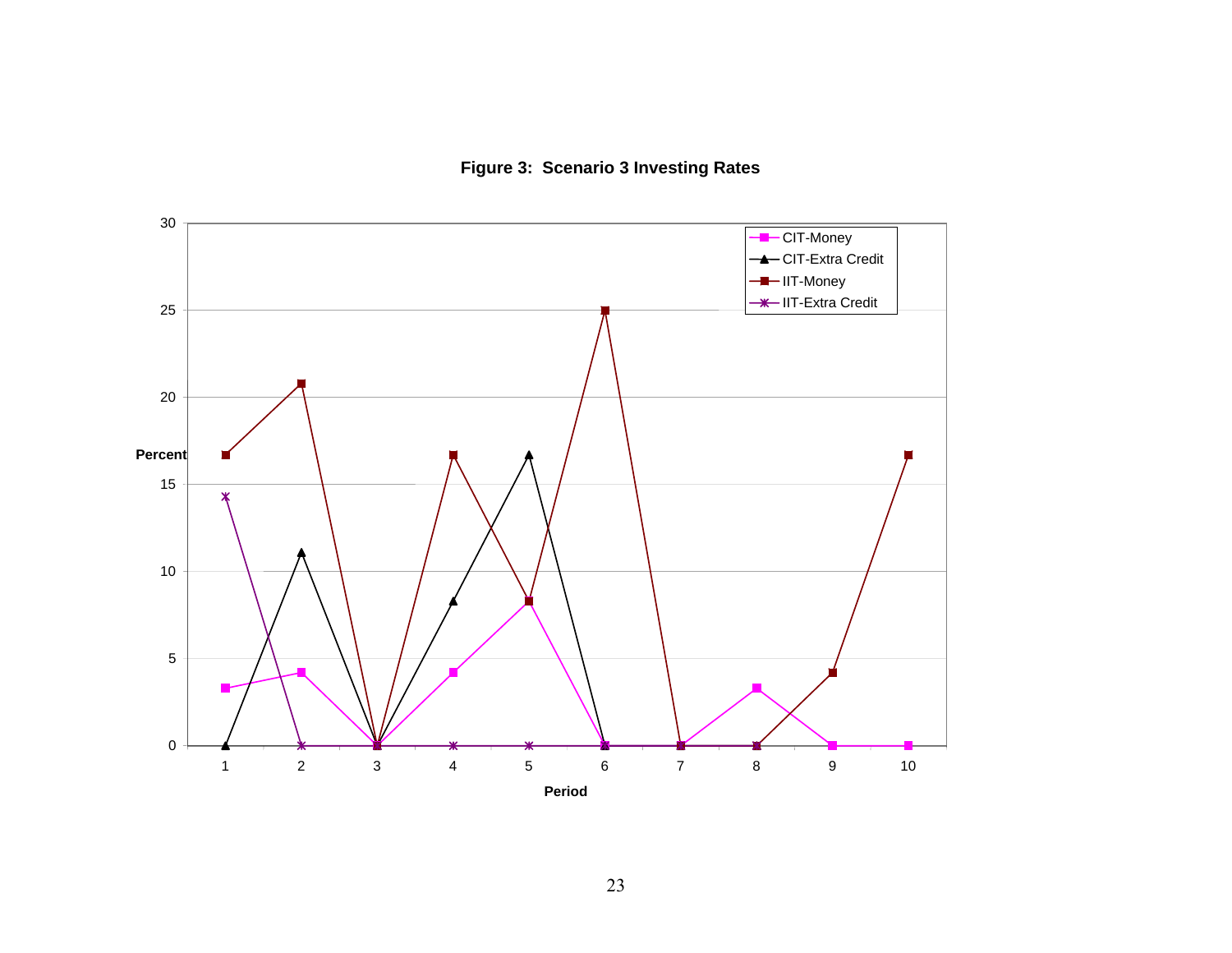#### **APPENDIX**

#### **CIT Instructions- Monetary Reward**

 This is an experiment about decision-making involving 15 participants. You must not talk to the other participants or communicate with them in any way during the experiment. If at any time you have questions, raise your hand and we come to you to answer them.

 You have received a folder with a unique five digit code number. You will use this number to collect your earnings at the end of this session.

 The experiment consists of 10 rounds. In each round you play an investment game. At the end of each round your earnings will be calculated and announced. You are given a record sheet on which you should record your decision and earnings at the end of each round. Your final earnings will be those of only one round, chosen at random (by the role of a die) at the end of the experiment. Since you don't know which round will determine your earnings, it is important that you make the best decision possible in each round. Your earnings will be paid to you in private at the end of the experiment.

 At the end of the experiment you will receive a survey form. Please complete the questions. When you have completed the survey deposit it in the box at the front of the room. You will then be called up to receive your earnings and then you are free to go.

# *The game*

In each round you will be randomly grouped with two other participants. Groups will be reformed each round. You will not be with the same two people more than one round.

 At the beginning of each round you will each be given an endowment of \$10. You must decide whether to invest or not invest your endowment in a joint investment project. The project's potential return is randomly determined at the beginning of each round and will vary from round to round. In each round three scenarios are equally likely to happen: Scenario 1 in which potential returns are high, Scenario 2 in which potential returns are average, and Scenario 3 in which potential returns are low. The potential return is the same for you and the other members of your group for that round. Potential returns, however, may vary among groups. The three scenarios are shown below:

| <b>Scenario</b><br>1     | <b>Investors</b><br>(each) | Non-<br><b>investors</b><br>(each) | <b>Scenario</b><br>$\overline{2}$ | <b>Investors</b><br>(each) | Non-<br>investors<br>(each) | <b>Scenario</b><br>3     | <b>Investors</b><br>(each) | Non-<br><b>investors</b><br>(each) |
|--------------------------|----------------------------|------------------------------------|-----------------------------------|----------------------------|-----------------------------|--------------------------|----------------------------|------------------------------------|
| All<br>invest            | 20                         | $\blacksquare$                     | All<br>invest                     | 13                         | ۰                           | All<br>invest            | 0                          | -                                  |
| <b>Two</b><br>invest     | 13                         | 17                                 | <b>Two</b><br>invest              | 9                          | 15                          | <b>Two</b><br>invest     | 0                          | 8                                  |
| One<br>invests           | 7                          | 14                                 | <b>One</b><br><b>invests</b>      | $5\phantom{1}$             | 12                          | <b>One</b><br>invests    | 0                          | 9                                  |
| <b>Nobody</b><br>invests |                            | 10                                 | <b>Nobody</b><br>invests          | $\blacksquare$             | 10                          | <b>Nobody</b><br>invests |                            | 10                                 |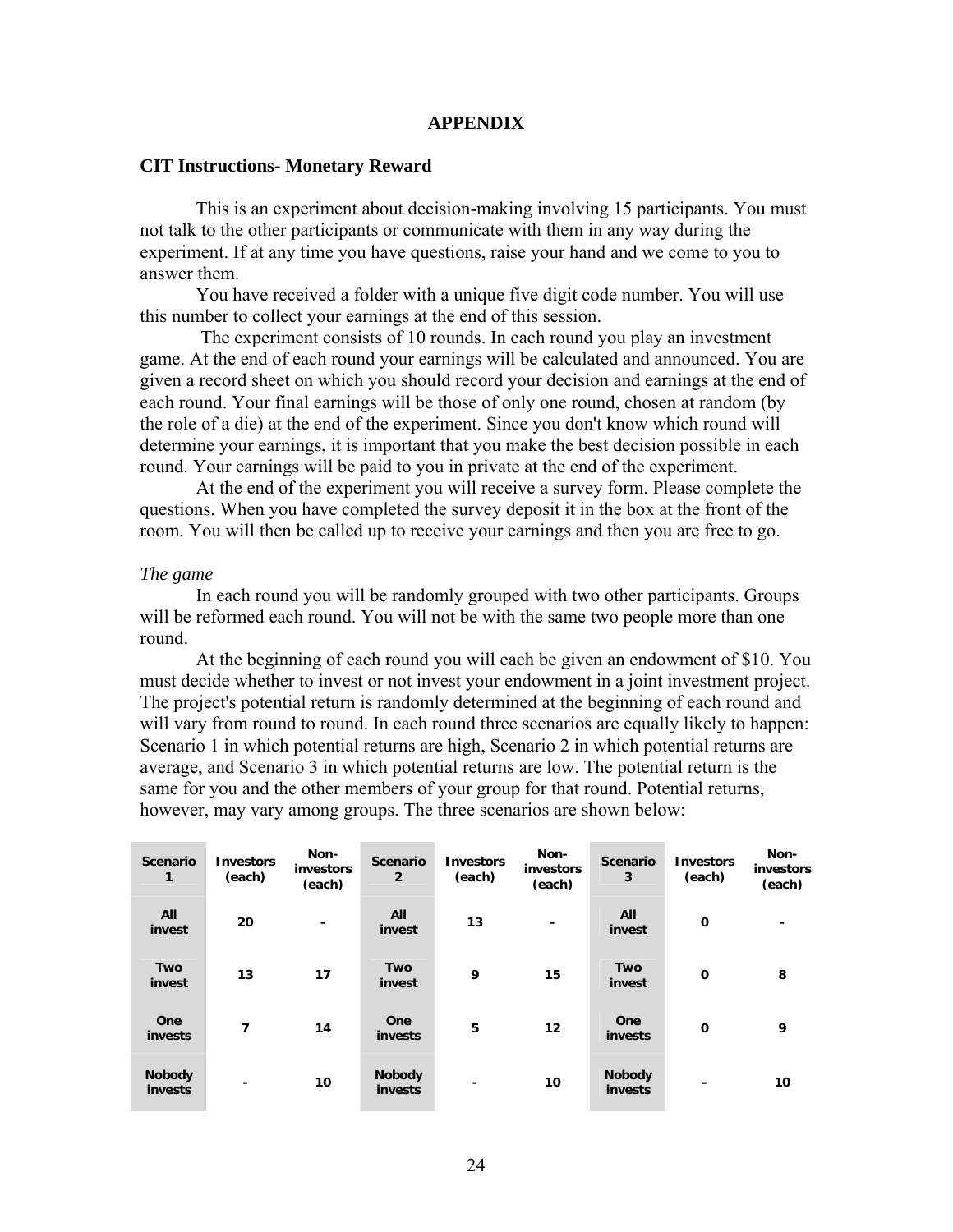Your earnings depend on your decision, the decisions of the others in your group, and the return to the project.

 Before we start the game we will practice to make sure you understand the game and your potential earnings.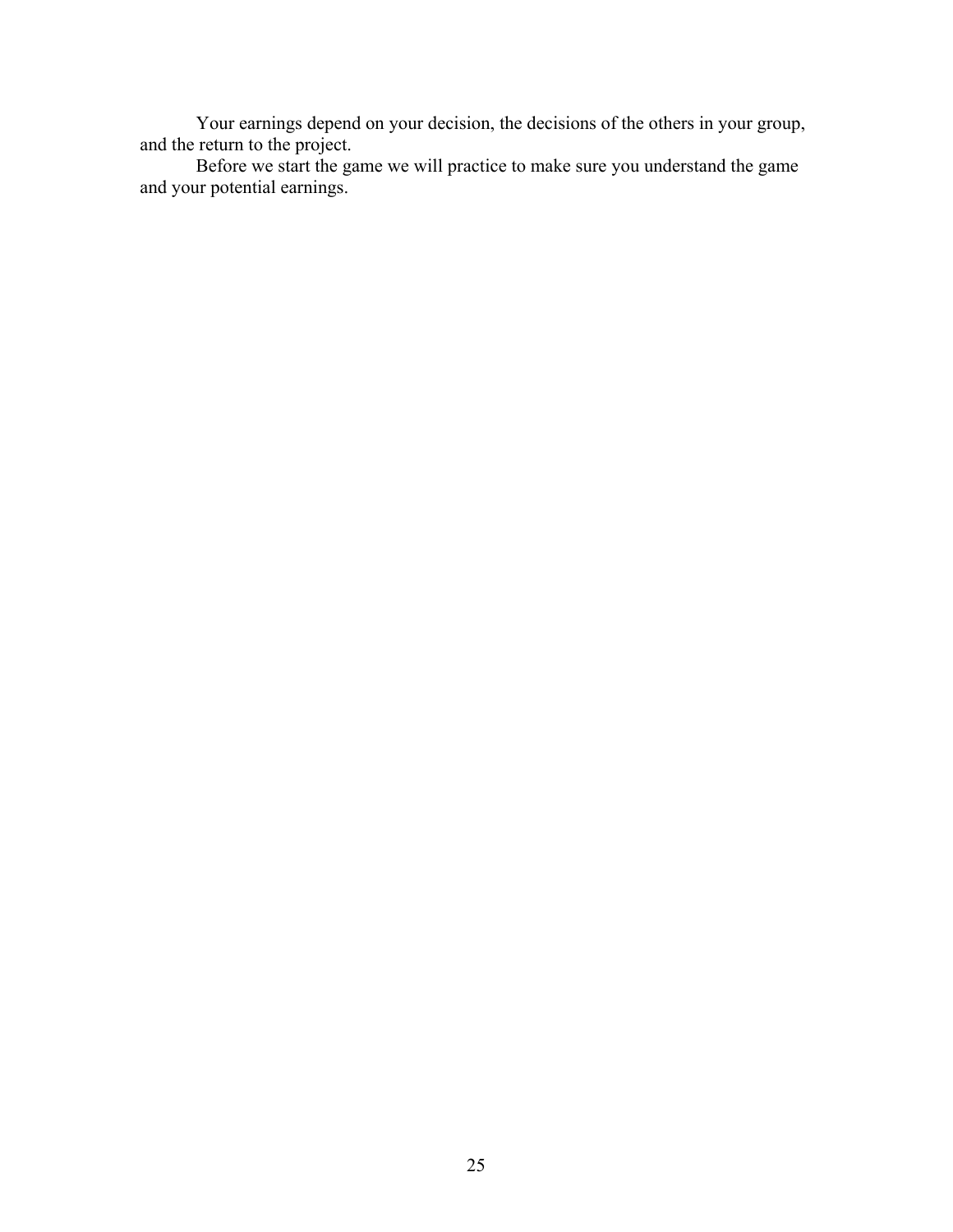#### **IIT Instructions- Monetary Reward**

 This is an experiment about decision-making involving 15 participants. You must not talk to the other participants or communicate with them in any way during the experiment. If at any time you have questions, raise your hand and we come to you to answer them.

 You have received a folder with a unique five digit code number. You will use this number to collect your earnings at the end of this session.

 The experiment consists of 10 rounds. In each round you play an investment game. At the end of each round your earnings will be calculated and announced. You are given a record sheet on which you should record your decision and earnings at the end of each round. Your final earnings will be those of only one round, chosen at random (by the role of a die) at the end of the experiment. Since you don't know which round will determine your earnings, it is important that you make the best decision possible in each round. Your earnings will be paid to you in private at the end of the experiment.

 At the end of the experiment you will receive a survey form. Please complete the questions. When you have completed the survey deposit it in the box at the front of the room. You will then be called up to receive your earnings and then you are free to go.

#### *The game*

In each round you will be randomly grouped with two other participants. Groups will be reformed each round. You will not be with the same two people more than one round.

At the beginning of each round you will each be given an endowment of \$10. You must decide whether to invest or not invest your endowment in a joint investment project. The project's potential return is randomly determined at the beginning of each round and will vary from round to round. In each round three scenarios are equally likely to happen: Scenario 1 in which potential returns are high, Scenario 2 in which potential returns are average, and Scenario 3 in which potential returns are low. The potential return is the same for you and the other members of your group for that round. Your earnings depend on your decision, the decisions of the others in your group, and the return to the project. The three scenarios are below:

| Scenario<br>1            | <b>Investors</b><br>(each) | Non-<br>investors<br>(each) | <b>Scenario</b><br>$\overline{2}$ | <b>Investors</b><br>(each) | Non-<br><i>investors</i><br>(each) | <b>Scenario</b><br>3     | <b>Investors</b><br>(each) | Non-<br>investors<br>(each) |
|--------------------------|----------------------------|-----------------------------|-----------------------------------|----------------------------|------------------------------------|--------------------------|----------------------------|-----------------------------|
| All<br>invest            | 20                         | $\blacksquare$              | All<br>invest                     | 13                         | ٠                                  | All<br>invest            | $\mathbf 0$                | ۰                           |
| <b>Two</b><br>invest     | 13                         | 17                          | <b>Two</b><br>invest              | 9                          | 15                                 | Two<br>invest            | 0                          | 8                           |
| <b>One</b><br>invests    | 7                          | 14                          | One<br>invests                    | 5                          | 12                                 | One<br>invests           | $\mathbf 0$                | 9                           |
| <b>Nobody</b><br>invests |                            | 10                          | <b>Nobody</b><br>invests          | $\blacksquare$             | 10                                 | <b>Nobody</b><br>invests |                            | 10                          |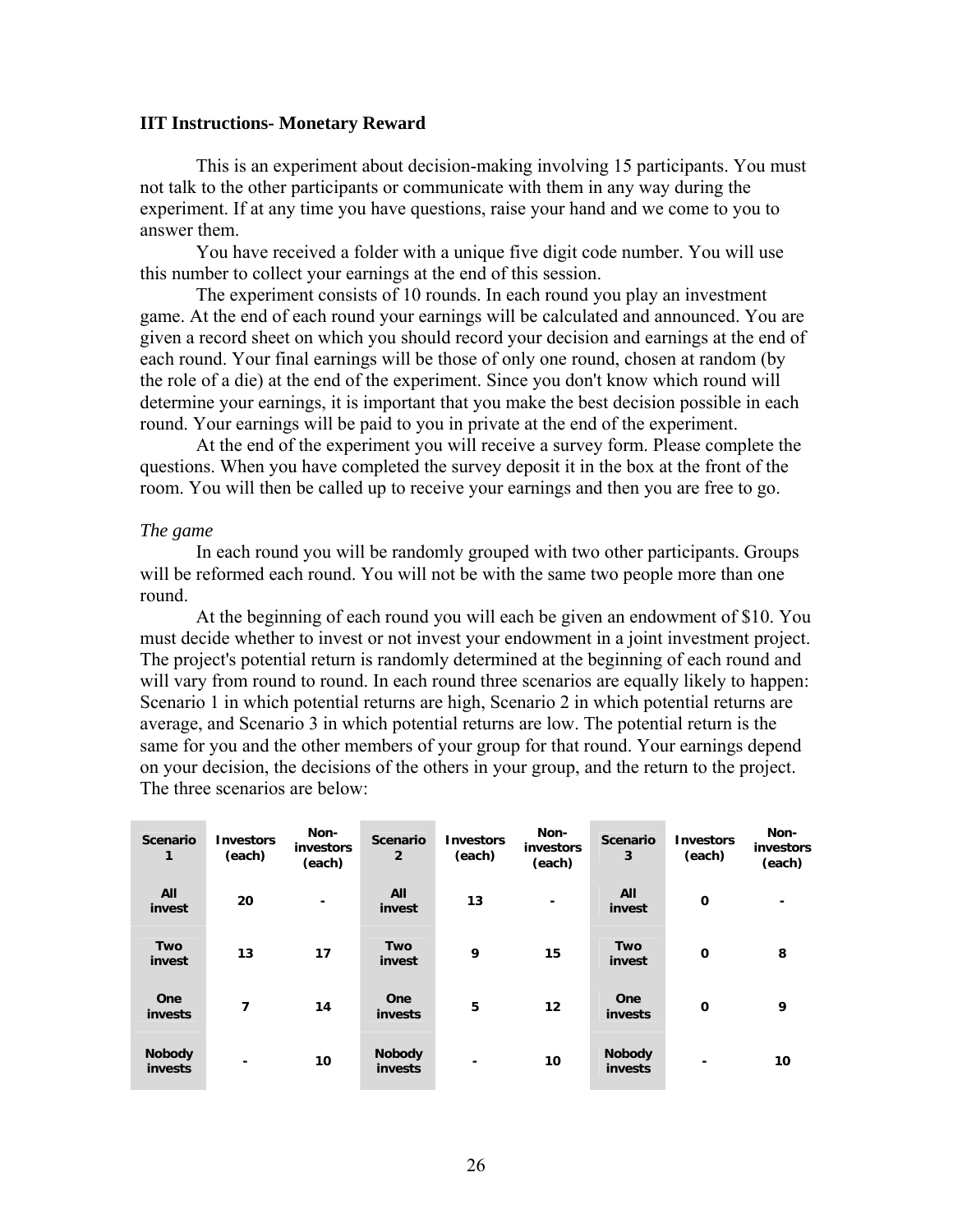In each group one member is selected randomly and will be informed which scenario has been assigned to his/her group. The other two members will not know the scenario. At the beginning of the game you get a sheet of paper that tells you whether or not you are the informed member. The game is then played in two stages:

 Stage 1: At this stage the informed member observes the scenario and decides whether or not to invest in the project. The uninformed members do not make a decision in this stage. They, however, should pretend that they are making a decision by drawing a circle. It is important not to show your identity to the others.

 Stage 2: At this stage the uninformed members will be informed about the decision made by the first person and then will simultaneously decide whether or not to invest in the project. The first mover does nothing at this stage but should pretend that he/she is making a decision by drawing a circle on the paper.

 Before we start the game we will practice to make sure you understand the game and your potential earning.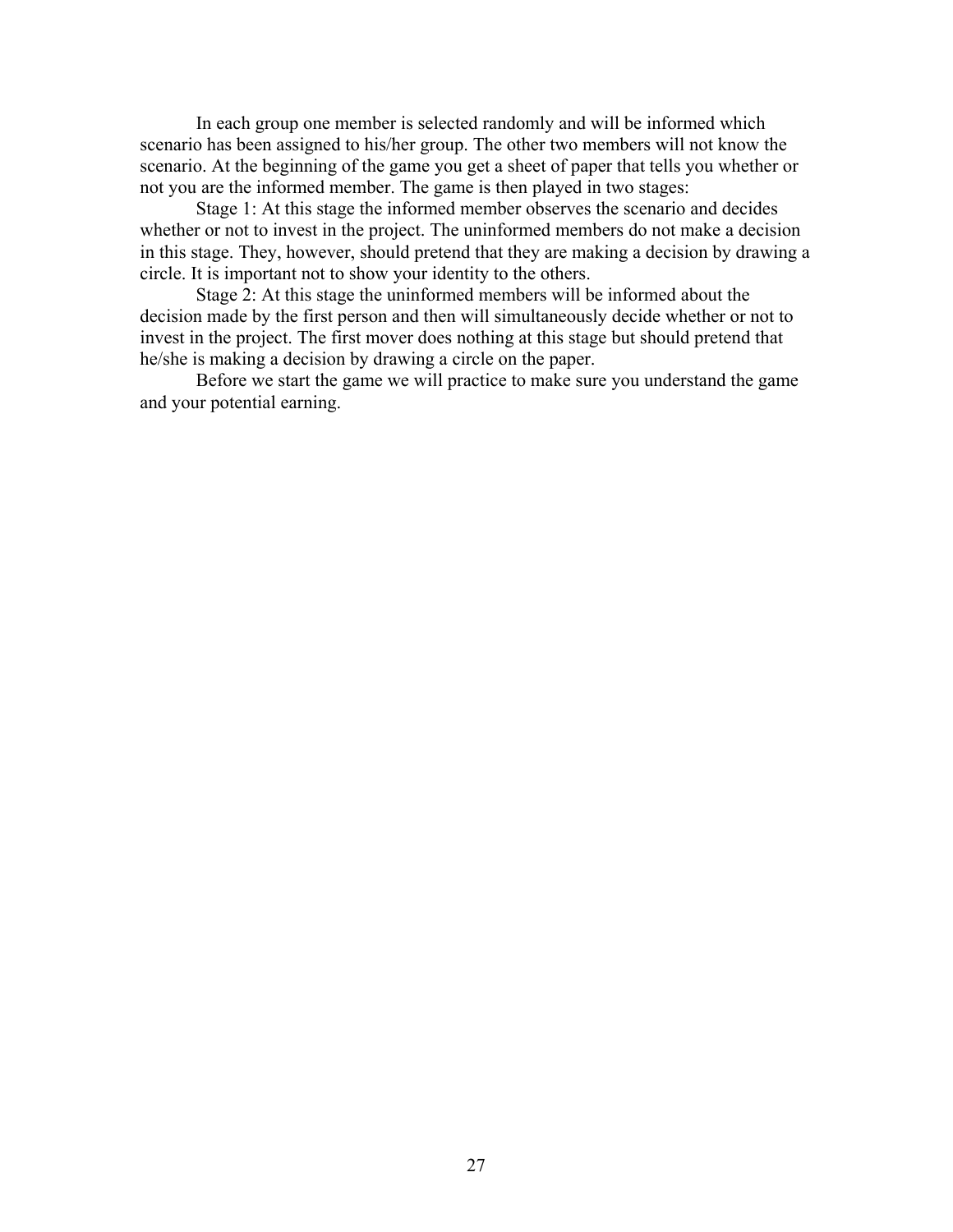### **CIT Instructions – Extra Credit Reward**

 This is an experiment about decision-making involving 15 participants. You must not talk to the other participants or communicate with them in any way during the experiment. If at any time you have questions, raise your hand and we come to you to answer them.

 You have received a folder with a unique five digit code number. You will use this number to collect your earnings at the end of this session.

 The experiment consists of 10 rounds. In each round you play an investment game. At the end of each round your earnings will be calculated and announced. You are given a record sheet on which you should record your decision and earnings at the end of each round. Your final earnings will be those of only one round, chosen at random (by the role of a die) at the end of the experiment. Since you don't know which round will determine your earnings, it is important that you make the best decision possible in each round. Your earnings will be paid to you in private at the end of the experiment.

 At the end of the experiment you will receive a survey form. Please complete the questions. When you have completed the survey deposit it in the box at the front of the room. You will then be called up to receive your earnings and then you are free to go.

#### *The game*

In each round you will be randomly grouped with two other participants. Groups will be reformed each round. You will not be with the same two people more than one round.

 At the beginning of each round you will each be given an endowment of \$10. You must decide whether to invest or not invest your endowment in a joint investment project. The project's potential return is randomly determined at the beginning of each round and will vary from round to round. In each round three scenarios are equally likely to happen: Scenario 1 in which potential returns are high, Scenario 2 in which potential returns are average, and Scenario 3 in which potential returns are low. The potential return is the same for you and the other members of your group for that round. Potential returns, however, may vary among groups. The three scenarios are shown below:

| <b>Scenario</b><br>$\mathbf{1}$ | <b>Investors</b><br>(each) | Non-<br>investors<br>(each) | <b>Scenario</b><br>$\overline{2}$ | <b>Investors</b><br>(each) | Non-<br>investors<br>(each) | <b>Scenario</b><br>$\overline{3}$ | <b>Investors</b><br>(each) | Non-<br>investors<br>(each) |
|---------------------------------|----------------------------|-----------------------------|-----------------------------------|----------------------------|-----------------------------|-----------------------------------|----------------------------|-----------------------------|
| All<br>invest                   | 20                         |                             | All<br>invest                     | 13                         | ٠                           | All<br>invest                     | 0                          |                             |
| <b>Two</b><br>invest            | 13                         | 17                          | Two<br>invest                     | 9                          | 15                          | Two<br>invest                     | 0                          | 8                           |
| <b>One</b><br>invests           | 7                          | 14                          | One<br>invests                    | 5                          | 12                          | One<br>invests                    | $\mathbf 0$                | 9                           |
| Nobody<br>invests               |                            | 10                          | <b>Nobody</b><br>invests          | ۰                          | 10                          | <b>Nobody</b><br>invests          |                            | 10                          |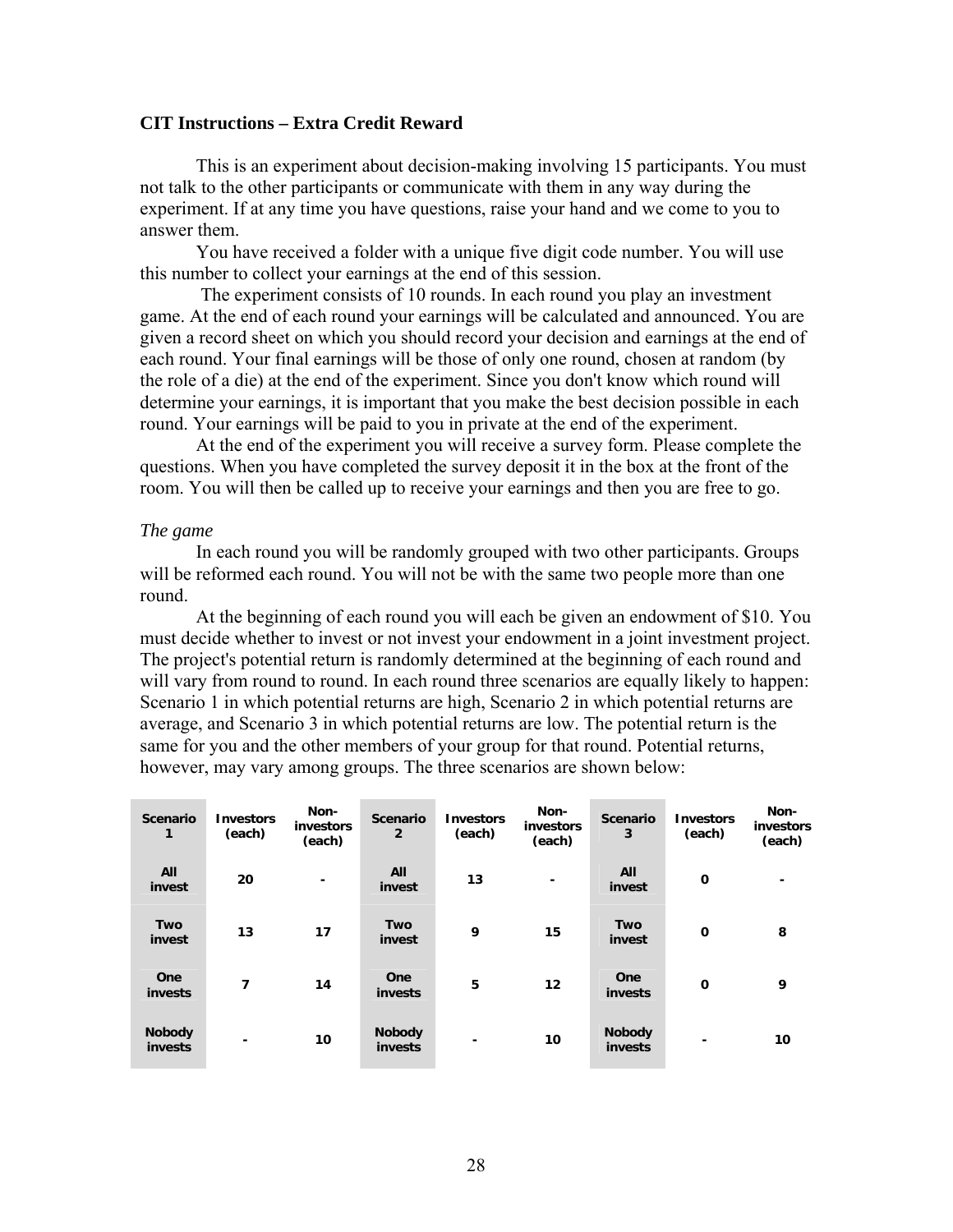Your earnings depend on your decision, the decisions of the others in your group, and the return to the project.

 Your earnings will be transformed to extra credit points. The extra credit point is 1/4 of your earning. For example if you earn 20 dollars here your extra credit point will be  $20/4=5$ .

 Before we start the game we will practice to make sure you understand the game and your potential earnings.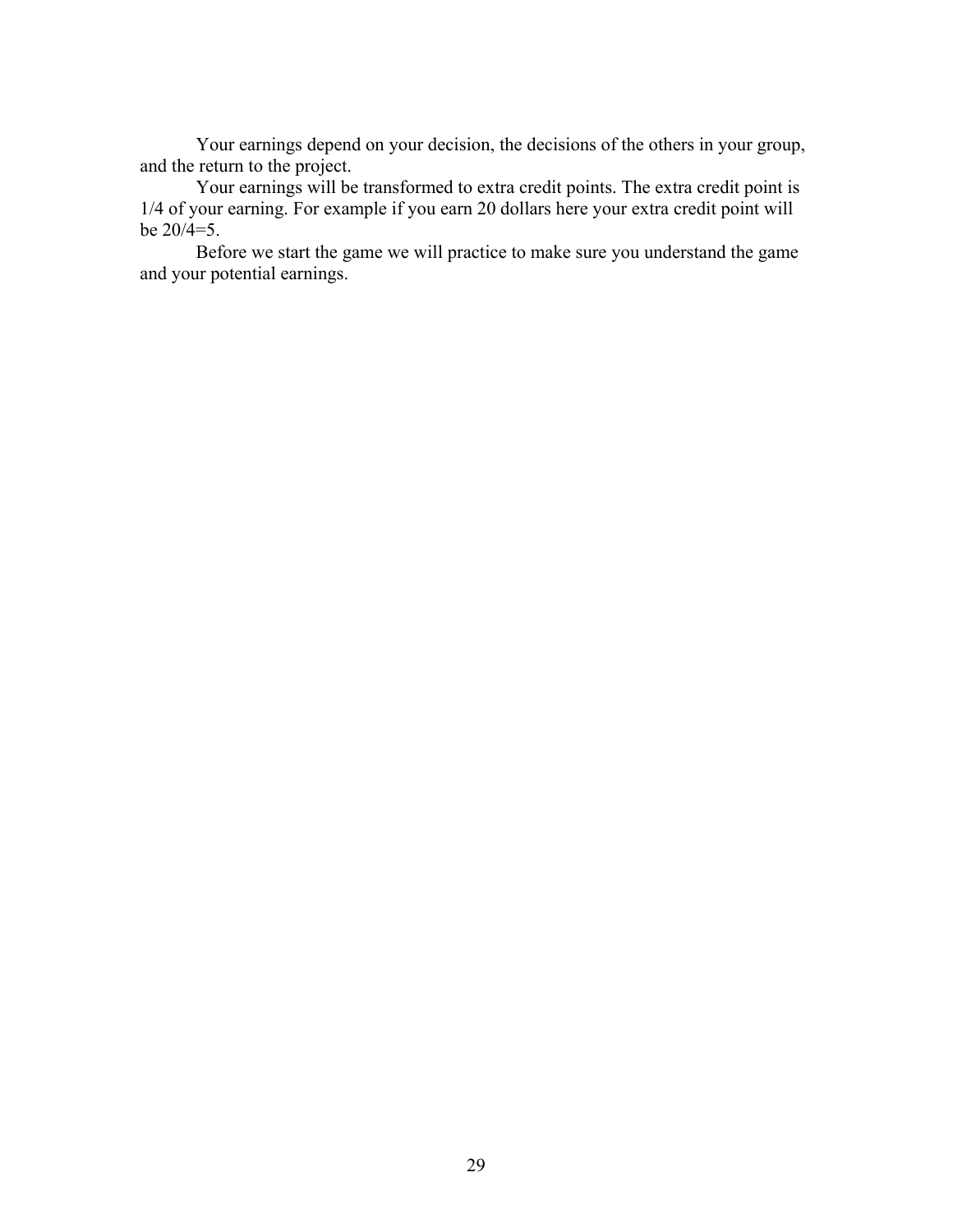#### **IIT Instructions- Extra Credit Reward**

 This is an experiment about decision-making involving 15 participants. You must not talk to the other participants or communicate with them in any way during the experiment. If at any time you have questions, raise your hand and we come to you to answer them.

 You have received a folder with a unique five digit code number. You will use this number to collect your earnings at the end of this session.

 The experiment consists of 10 rounds. In each round you play an investment game. At the end of each round your earnings will be calculated and announced. You are given a record sheet on which you should record your decision and earnings at the end of each round. Your final earnings will be those of only one round, chosen at random (by the role of a die) at the end of the experiment. Since you don't know which round will determine your earnings, it is important that you make the best decision possible in each round. Your earnings will be paid to you in private at the end of the experiment.

 At the end of the experiment you will receive a survey form. Please complete the questions. When you have completed the survey deposit it in the box at the front of the room. You will then be called up to receive your earnings and then you are free to go.

#### *The game*

In each round you will be randomly grouped with two other participants. Groups will be reformed each round. You will not be with the same two people more than one round.

At the beginning of each round you will each be given an endowment of \$10. You must decide whether to invest or not invest your endowment in a joint investment project. The project's potential return is randomly determined at the beginning of each round and will vary from round to round. In each round three scenarios are equally likely to happen: Scenario 1 in which potential returns are high, Scenario 2 in which potential returns are average, and Scenario 3 in which potential returns are low. The potential return is the same for you and the other members of your group for that round. Your earnings depend on your decision, the decisions of the others in your group, and the return to the project. The three scenarios are below:

| Scenario<br>1            | <b>Investors</b><br>(each) | Non-<br>investors<br>(each) | <b>Scenario</b><br>$\overline{2}$ | <b>Investors</b><br>(each) | Non-<br><i>investors</i><br>(each) | <b>Scenario</b><br>3     | <b>Investors</b><br>(each) | Non-<br><b>investors</b><br>(each) |
|--------------------------|----------------------------|-----------------------------|-----------------------------------|----------------------------|------------------------------------|--------------------------|----------------------------|------------------------------------|
| All<br>invest            | 20                         | $\overline{\phantom{a}}$    | All<br>invest                     | 13                         |                                    | All<br>invest            | 0                          | ۰                                  |
| <b>Two</b><br>invest     | 13                         | 17                          | Two<br>invest                     | 9                          | 15                                 | <b>Two</b><br>invest     | 0                          | 8                                  |
| <b>One</b><br>invests    | 7                          | 14                          | <b>One</b><br>invests             | 5                          | 12                                 | One<br>invests           | 0                          | 9                                  |
| <b>Nobody</b><br>invests | -                          | 10                          | <b>Nobody</b><br>invests          | $\blacksquare$             | 10                                 | <b>Nobody</b><br>invests |                            | 10                                 |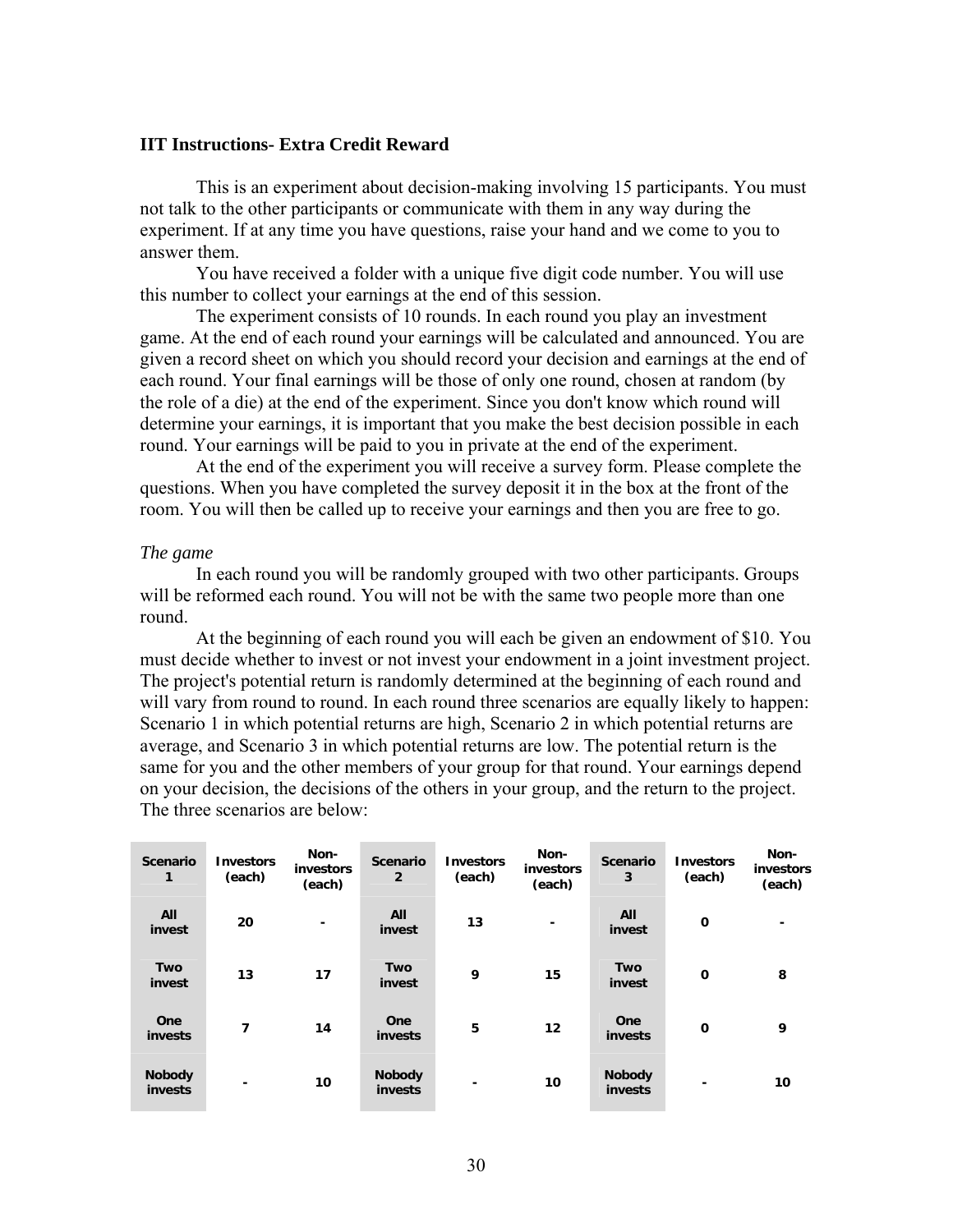Your earnings will be transformed to extra credit points. The extra credit point is 1/4 of your earning. For example if you earn 20 dollars here your extra credit point will be 20/4=5.

 In each group one member is selected randomly and will be informed which scenario has been assigned to his/her group. The other two members will not know the scenario. At the beginning of the game you get a sheet of paper that tells you whether or not you are the informed member. The game is then played in two stages:

 Stage 1: At this stage the informed member observes the scenario and decides whether or not to invest in the project. The uninformed members do not make a decision in this stage. They, however, should pretend that they are making a decision by drawing a circle. It is important not to show your identity to the others.

 Stage 2: At this stage the uninformed members will be informed about the decision made by the first person and then will simultaneously decide whether or not to invest in the project. The first mover does nothing at this stage but should pretend that he/she is making a decision by drawing a circle on the paper.

 Before we start the game we will practice to make sure you understand the game and your potential earning.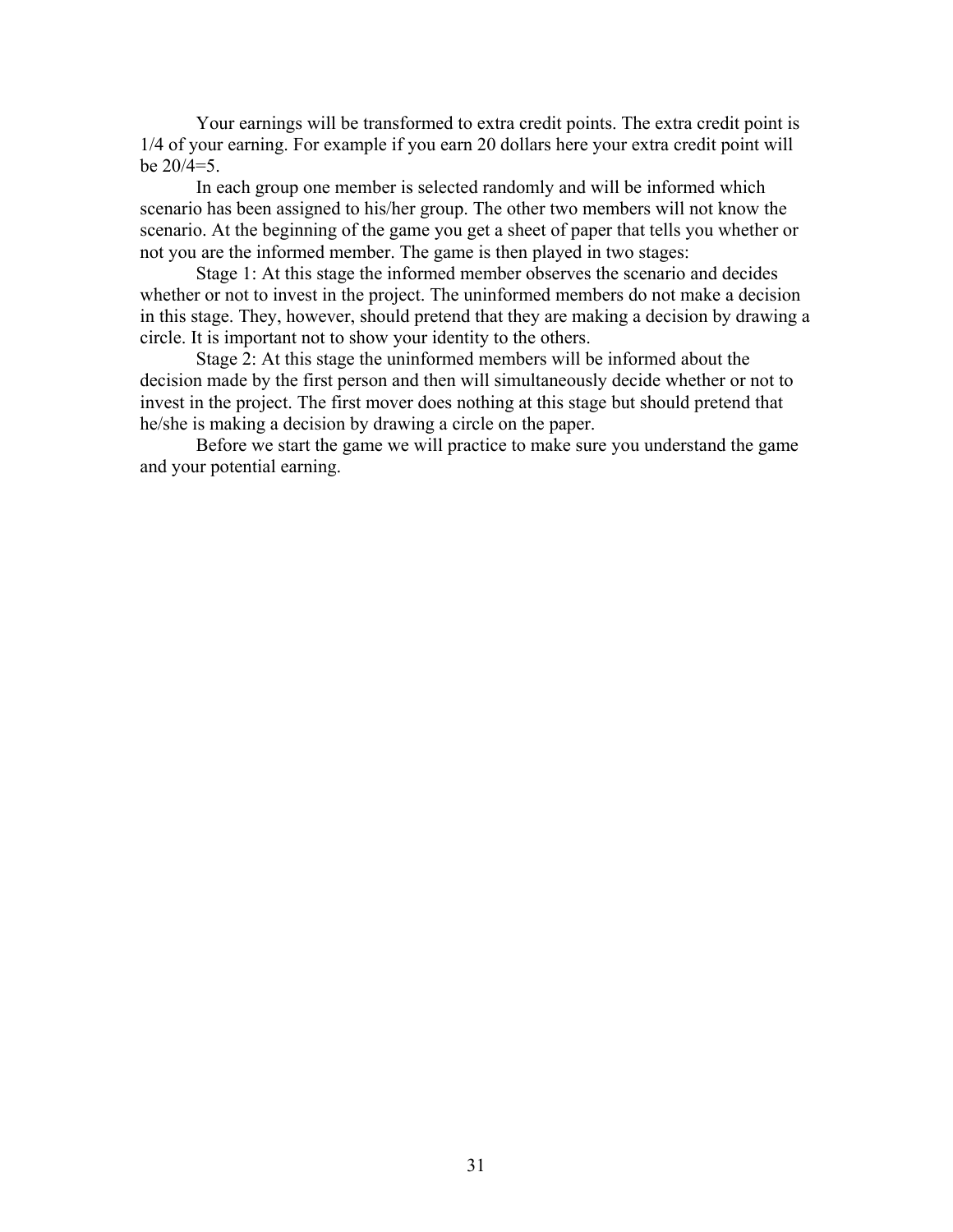# **Practice Questions**

# **Practice 1**

Suppose you are in Scenario 1.

| Scenario 1     | Investors (each) | Non-investors (each) |
|----------------|------------------|----------------------|
| All invest     | 20               |                      |
| Two invest     |                  | 17                   |
| One invests    |                  | 14                   |
| Nobody invests |                  | 10                   |

Please answer the following questions:

- 1) What will you earn if all of you invest in the project?
- 2) What will you earn if nobody invests in the project?
- 3) What will you earn if you invest only by yourself?
- 4) What will you earn if you and one other member invest?

# **Practice 2**

Suppose you are in Scenario 2.

| Scenario 2     | Investors (each) | Non-investors (each) |
|----------------|------------------|----------------------|
| All invest     |                  |                      |
| Two invest     |                  | 15                   |
| One invests    |                  | 12                   |
| Nobody invests |                  | 10                   |

Please answer the following questions:

- 1) What will you earn if all of you invest in the project?
- 2) What will you earn if nobody invests in the project?
- 3) What will you earn if you invest only by yourself?
- 4) What will you earn if you and one other member invest?